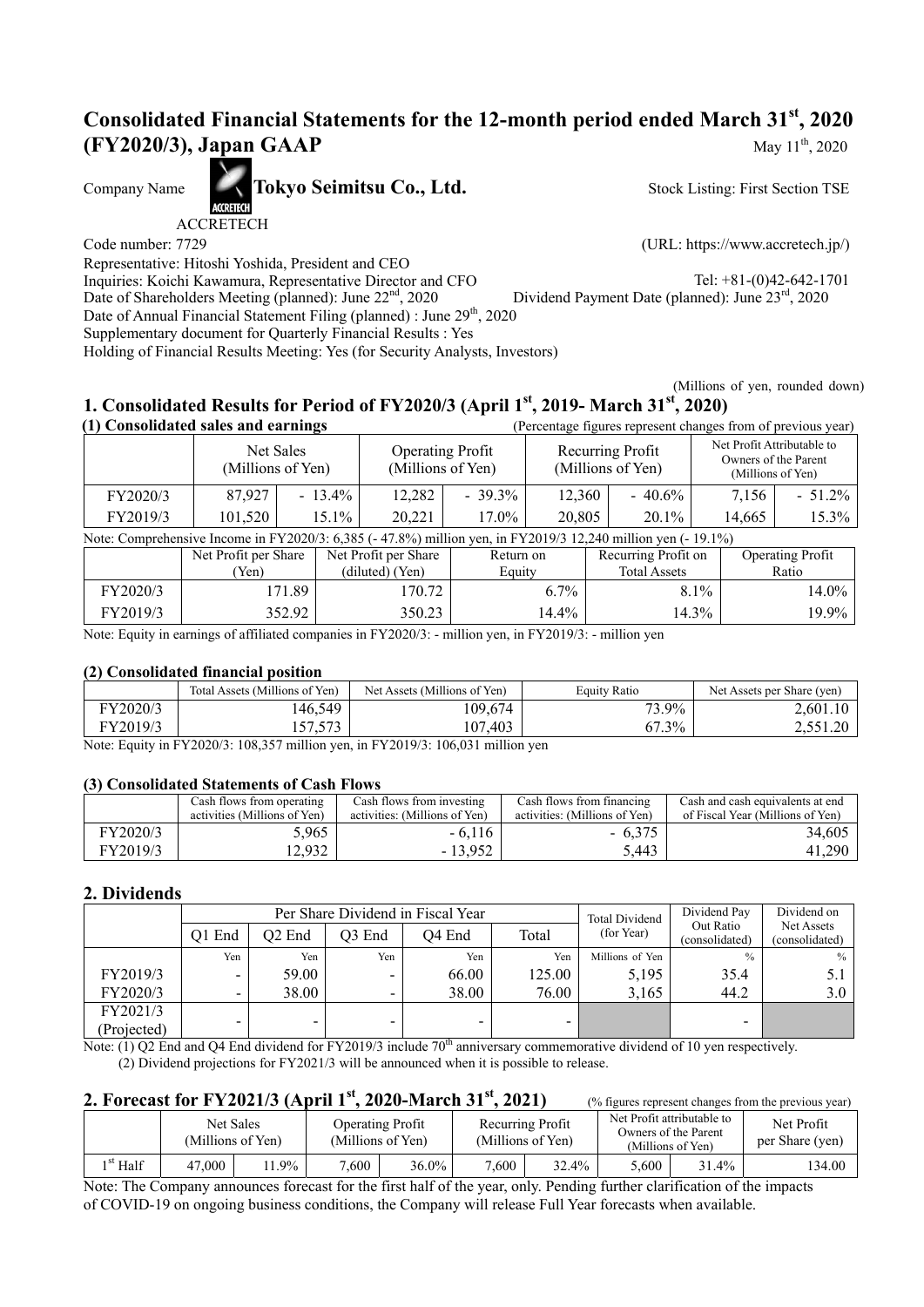#### **\* Notes**

#### (1) Significant changes in subsidiaries during the term under review: No

#### (2) Changes in accounting principles, estimates and restatements

- 1) Changes due to revision of accounting standards, etc.: Yes
- 2) Changes other than 1): Yes
- 3) Changes in accounting estimates: No
- 4) Restatement: No

#### (3) Number of shares outstanding (common shares)

| 1) | Number of shares outstanding at<br>the end of period (including<br>treasury shares): | FY2020/3 | 41,695,381 shares   FY2019/3    | 41,598,381 shares |
|----|--------------------------------------------------------------------------------------|----------|---------------------------------|-------------------|
| 2) | Number of treasury shares at the<br>end of period:                                   | FY2020/3 | 37,207 shares   FY2019/3        | 36,791 shares     |
| 3) | Average Number of shares<br>outstanding during the period:                           | FY2020/3 | 41,634,084 shares   FY2019/3 3Q | 41,554,806 shares |

#### **Reference: Summary of non-consolidated results**

#### **Non-Consolidated Results for the Period of FY2020/3 (April 1st, 2019 - March 31st, 2020)**

| (1) Non-consolidated sales and earnings |                   |           | (percentage figures represent changes from previous year) |           |        |                   |                   |            |  |
|-----------------------------------------|-------------------|-----------|-----------------------------------------------------------|-----------|--------|-------------------|-------------------|------------|--|
|                                         | Net Sales         |           | <b>Operating Profit</b>                                   |           |        |                   | Recurring Profit  | Net Profit |  |
|                                         | (Millions of Yen) |           | (Millions of Yen)                                         |           |        | (Millions of Yen) | (Millions of Yen) |            |  |
| FY2020/3                                | 68.647            | $-18.9\%$ | 7.310                                                     | $-44.5\%$ | 14.928 | $0.2\%$           | 10.942            | $-1.5\%$   |  |
| FY2019/3                                | 84.655            | 16.5%     | 13.173                                                    | 15.0%     | 14.895 | 19.6%             | 11.110            | 15.4%      |  |

|          | Net Profit per Share (Yen) | Net Profit per Share<br>(diluted) (Yen) |
|----------|----------------------------|-----------------------------------------|
| FY2020/3 | 262.83                     | 261.03                                  |
| FY2019/3 | 267.37                     | 265.33                                  |

#### (2) Non-consolidated financial position

|          | <b>Total Assets</b><br>(Millions of Yen) | Net Assets<br>(Millions of Yen) | <b>Equity Ratio</b><br>(9/0) | Net Assets per Share<br>(ven) |
|----------|------------------------------------------|---------------------------------|------------------------------|-------------------------------|
| FY2020/3 | 19.436                                   | 87,068                          | 72.3%                        | 2.071.56                      |
| FY2019/3 | 125.784                                  | 80.992                          | 63.8%                        | .929.86                       |

Notes:Equity in FY2020/3:86,297 million yen, in FY2019/3: 80,207 million yen

#### **\* This consolidated financial statements report is not subject to audit procedures.**

#### **\* Cautionary Statements with respect to Forward-looking Statements**

All forecasts and other forward-looking statements in this document are based on information currently available to the Company and assumptions that the Company considers reasonable. Various uncertainties could cause actual results to significantly differ from these forecasts. Please refer to supplementary statement.

#### **\* Cautionary Statements with respect to the translation of the document**

 This document has been translated from the Japanese original for reference purposes only. In the event of any discrepancy between this translated document and the Japanese original, the original shall prevail. The Company assumes no responsibility for this translation or for direct, indirect or any other forms of damages arising from the translation.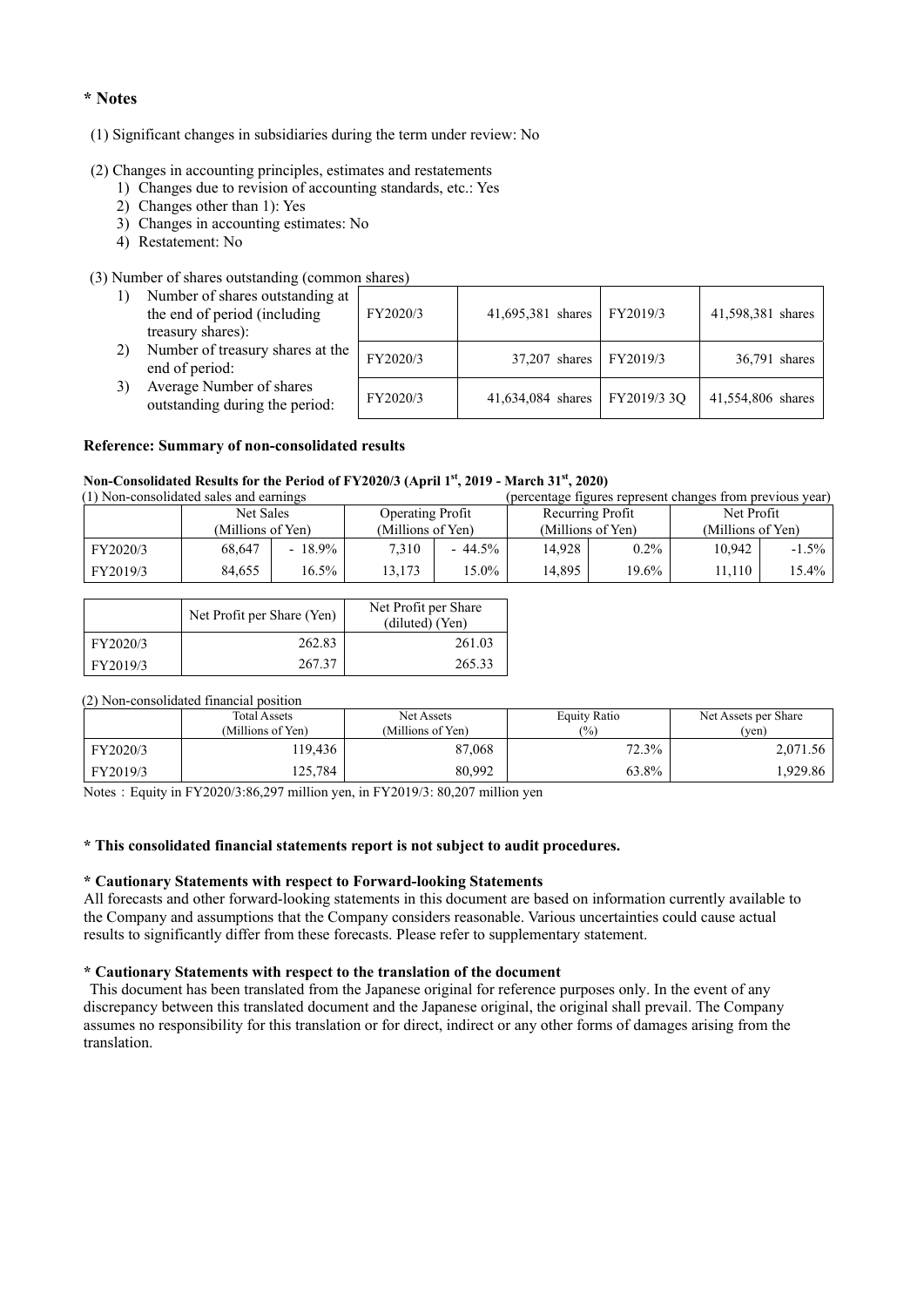## **Contents of supplementary statement**

| $\mathbf{1}$ . |                                 |  |
|----------------|---------------------------------|--|
|                | (1)<br>(2)<br>(3)<br>(4)<br>(5) |  |
| 2.             |                                 |  |
|                | (1)<br>(2)<br>(3)               |  |
| 3.             |                                 |  |
| $\mathbf{4}$   |                                 |  |
|                | (1)<br>(2)<br>(3)<br>(4)<br>(5) |  |
| 5.             |                                 |  |
|                | (1)<br>(2)                      |  |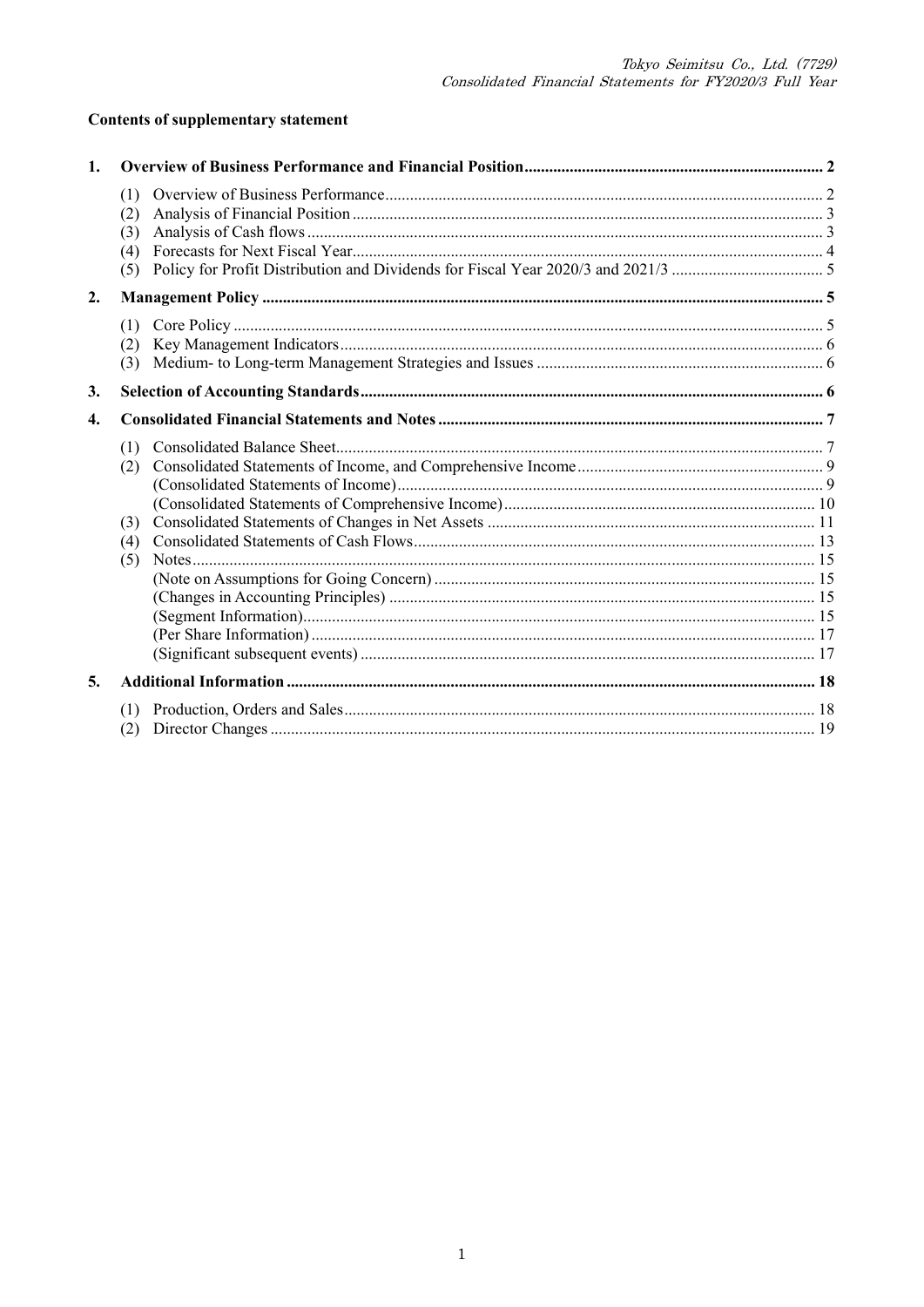# **1. Overview of Business Performance and Financial Position**

### **(1) Overview of Business Performance**

### **[Overall]**

In the Fiscal Year 2020/3 ended March 2020, while the US economy remained steady led by strong private consumption, worldwide economies including Japan, Asian nations and the EU faced great uncertainties arising from trade conflicts between USA and China, and the Chinese economic slowdown as well as the withdrawal of the United Kingdom from the EU. In addition, there were concerns of rapid world-wide economic downturn due to the coronavirus (COVID-19) outbreak at the end of the  $4<sup>th</sup>$  quarter.

Under these business conditions, because the investment demand from semiconductor manufacturers decreased due to the supply-demand adjustment in Memory devices that began in the previous fiscal year combined with continuing low capital investment from the automobile industry, both Sales and Profits were reduced from the previous Fiscal Year. Consolidated Orders in the Fiscal Year 2020/3 (April 1st, 2019 - March 31st, 2020) were ¥87.576 billion (down 11.5% YoY), Sales were ¥87.927 billion (down 13.4% YoY), Operating Profit was ¥12.282 billion (down 39.3% YoY), Recurring Profit was ¥12.360 billion (down 40.6% YoY). Net Profit Attributable to Owners of the Parent was also impacted by bringing to account an extraordinary loss of ¥1.712 billion arising from an impairment loss relating to the recently acquired Hino Plant. Plans for this building now include a complete demolition as well as reconstruction investment to allow for expanded production capacity. Including this one-off extraordinary loss, Net Profit Attributable to Owners of the Parent came to ¥7.156 billion (down 51.2% YoY).

#### **[Performance by Business Segments]**

A. Semiconductor Production Equipment (SPE) Segment

In the SPE business segment, both Sales and Orders decreased from the previous fiscal year due to lower capital investment by semiconductor and electronic components companies related to the supply-demand adjustment for investment in Memory devices, while the demand for  $5<sup>th</sup>$  generation wireless technology for cellular network generation (5G) maintained relatively higher Orders and Sales levels. Orders sequentially increased after the 4<sup>th</sup> quarter of FY2019/3 that was the lowest point of volume. Logic devices and sensors related to 5G infrastructures were the main drivers of demand in the first half and demand for 5G devices and related electronic components for end-user devices increased in the second half. Furthermore, investment in semiconductor equipment for Logic devices and Memory devices led by new semiconductor and electronic components companies in China continued to expand across the entire Fiscal Year.

Orders and Sales of equipment for both testing and assembly processes relatively stayed firm in China and Japan and Orders in Taiwan recovered in the  $4<sup>th</sup>$  quarter.

As a result, Orders for our SPE segment in the same period was ¥57.709 billion (down 11.7% YoY), Sales was ¥56.198 billion (down 18.7% YoY), and Operating Profit was ¥7.915 billion (down 40.0% YoY).

### B. Metrology Equipment Segment

The automotive industry, which is the major user of our products in our Metrology Equipment segment, has reduced capital investment and the demand for Machine Tools showed a slowdown. Overall manufacturing industries continued to reduce investment demand across the fiscal year and both Orders and Sales decreased in the Metrology segment YoY.

Under these circumstances, we made efforts to add product mix by R&D and provide solution for the needs of automation in manufacturing industries in addition to strengthening overseas sales, expand our products for New Energy Vehicles (NEV) and medical fields and improve contract measurement services.

Operating Profit decreased from the previous Fiscal Year due to the sales decrease, the inclusion of prior years adjustment in Retirement benefit expenses in a subsidiary  $(I<sup>st</sup>$  quarter) and R&D and innovation expenses for Charge/discharge testing system business in an acquired subsidiary (Consolidated period).

As a result, Orders in our Metrology Equipment segment in the same period was ¥29.866 billion (down 11.0% YoY), Sales was ¥31.728 billion (down 2.1% YoY) and Operating Profit was ¥4.366 billion (down 37.9% YoY).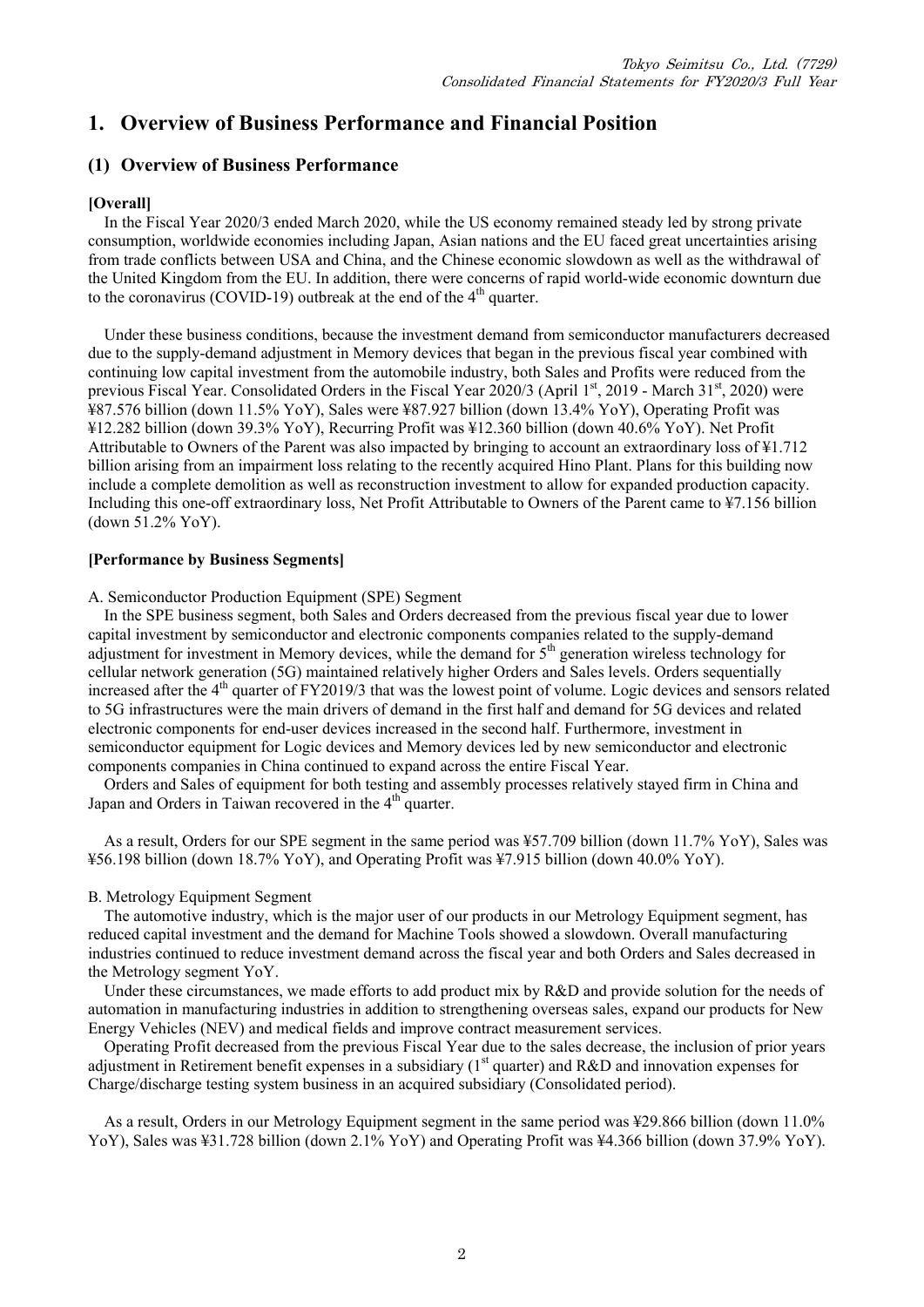### **(2) Analysis of Financial Position**

#### **[Assets, Liabilities and Net Assets]**

Total Assets as at March 31<sup>st</sup>, 2020 amounted to ¥146.549 billion, a decrease of ¥11.024 billion from the end of FY2019/3. The major factors behind this change include decreases in Cash and cash equivalents of ¥6.877 billion, in Notes and accounts receivable (including electronically recorded monetary claims) of ¥6.512 billion, in Building and structures of ¥1.370 billion, in Securities such as investment securities of ¥1.081 billion and an increase in Construction in process of ¥2.024 billion.

Total Liabilities decreased by ¥13.295 billion to ¥36.874 billion. This was mainly from decreases in Notes and accounts payable (including electronically recorded obligations-operating) of ¥9.433 billion, Income taxes payable of ¥2.926 billion, and in Long-term debt of ¥2.000 billion.

Net Assets increased by ¥2.270 billion and totaled ¥109.674 billion; the Equity Ratio increased by 6.6 point and came to 73.9%.

### **(3) Analysis of Cash flows**

Cash and cash equivalents as at March  $31<sup>st</sup>$ , 2020 amounted to ¥34.605 billion, a decrease of ¥6.685 billion from the end of FY2019/3. The status of cash flows and factors behind them are given below.

Net cash earned from operating activities was ¥ 5.965 billion, mainly due to Income before income taxes and minority interests of ¥10.705 billion, a decrease in Notes and accounts receivable of ¥6.598 billion, Depreciation of ¥3.450 billion, Impairment loss of ¥1.652 billion, a decrease in Notes and accounts payable of ¥9.347 billion and Payment of income taxes of ¥ 6.668 billion.

Net cash used in investment activities was ¥6.116 billion, mainly reflected by Purchases of tangible fixed assets of ¥4.433 billion and Payments for transfer of business of ¥1.208 billion.

Net cash earned from financing activities came to ¥6.375 billion. The major element of this was Payment of dividends of ¥4.325 billion and Repayments of long-term debt of ¥2.000 billion.

Trends in financial indices are shown below.

|                                             | FY2018/3 | FY2019/3 | FY2020/3 |
|---------------------------------------------|----------|----------|----------|
| Equity ratio $(\%)$                         | 74.0     | 67.3     |          |
| Equity ratio, based on market value $(\% )$ | 134.1    | 74.3     | 87.6     |
| Interest-bearing debt/cash flow ratio       |          | 0.9      |          |
| Interest coverage ratio (times)             | 662.9    | 690.1    | 150.4    |

Equity ratio: Equity/total assets

Equity ratio based on market value: Total market value of equity/total assets

Interest-bearing dept/cash flow ratio: Interest-bearing debt/Operating cash flows

Interest coverage ratio: Operating cash flows/interest payments

Notes:

2. The total market value of equity is calculated by multiplying market price at the end of FY by the number of shares outstanding at the end of FY.

3. "Operating cash flows" refers to cash flows from operating activities as shown in the consolidated cash flow statements.

4. Interest-bearing debts refer to all debts in Consolidated Balance Sheet on which we pay interest. "Interest payments" denotes interest payments as reflected in the consolidated cash flow statements.

<sup>1.</sup> All indices are calculated on consolidated financial statements.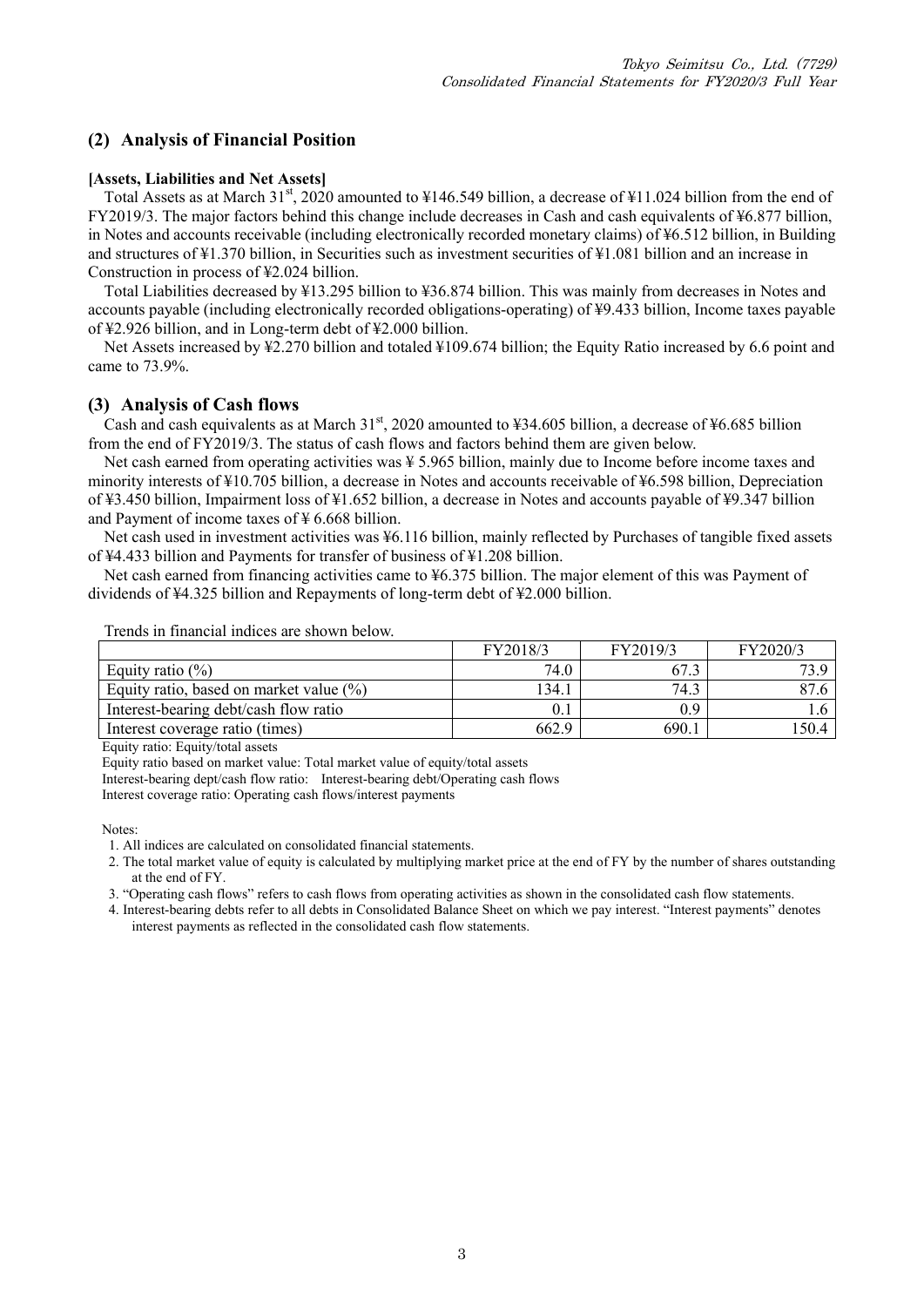### **(4) Forecasts for Next Fiscal Year**

#### **[Overall and Business Segment-based Forecasts]**

Looking ahead to the Fiscal Year 2021/3 (ending March  $31<sup>st</sup>$ , 2021), the demand from semiconductor businesses related to 5G is expected to be higher. However, the impact of the COVID-19 outbreak around the globe is expanding and is causing a significant lowering of consumption, the suspension of our customers' factory operations, delays in the transportation of products and materials and limited traveling around the world. It is difficult to foresee the total impact of the COVID-19 given the uncertainty of the outlook for global economic activity and the timing of restart programs.

In light of these conditions, Tokyo Seimitsu Group aims to operate its factories, continue sales and service activities as usual on top of avoidance of COVID-19 infection among its employees. Under the circumstances, the Group considers it is imprudent to publish business forecasts for the entire Fiscal Year. Until the global economic outlook becomes clearer the Company will suspend full year forecasting but announces forecasts limited to the first half year.

Expected Consolidated Business Results for the first half of the Fiscal Year 2021/3 ending March 31st, 2021 are as follows.

|              |                                                    | First half(April-September, 2020) |
|--------------|----------------------------------------------------|-----------------------------------|
| <b>Sales</b> |                                                    | $447.0$ billion (up 11.9% YoY)    |
|              | <b>SPE</b>                                         | ¥35.5 billion (up $28.9\%$ YoY)   |
|              | Metrology                                          | $41.5$ billion (down 20.4% YoY)   |
|              | Operating Profit                                   | ¥7.6 billion (up $36.0\%$ YoY)    |
|              | Recurring Profit                                   | $47.6$ billion (up 32.4% YoY)     |
|              | Net Profit attributable to<br>owners of the parent | $45.6$ billion (up 31.4% YoY)     |

The followings are overall and Business Segment-based Forecasts, excluding impacts of COVID-19.

#### A. Semiconductor Production Equipment (SPE) Segment

 To respond to the increasing demand from data centers and for 5G devices related to current 5G infrastructure maintenance, it is anticipated that capital expenditure will continue in order to increase manufacture of logic devices, processors, memory devices and electronic components.

In addition, demand in technology innovation of the existing semiconductor devices, the expansion of usage of IoT and AI will be the driving force in the Semiconductor market.

Under the situation that the needs for our products are advanced and diversified, Tokyo Seimitsu Group will maintain its focus on developing products and specifications to meet customers' needs and provide solutions for assembly products that are rapidly improving and changing.

#### B. Metrology Equipment Segment

The automotive industry and machine tool industries, which are the major users of our Metrology products, are anticipated to postpone expansion of their capital expenditures until the second half of FY2021/3.

Under these business conditions, the Company will focus on developing products to meet the demand for higher precision and higher functionality, across our full product line-up: in multipurpose measuring instruments such as the 3D coordinate measuring machine, surface texture and contour measuring instruments, and roundness and cylindrical profile measuring instruments; and automatic measuring instruments such as machine control gauges and sensors.

Also, the Company will further continue to expand new markets for the Charge/discharge testing system business and an acquired SBS balancer business by responding carefully to customers' needs.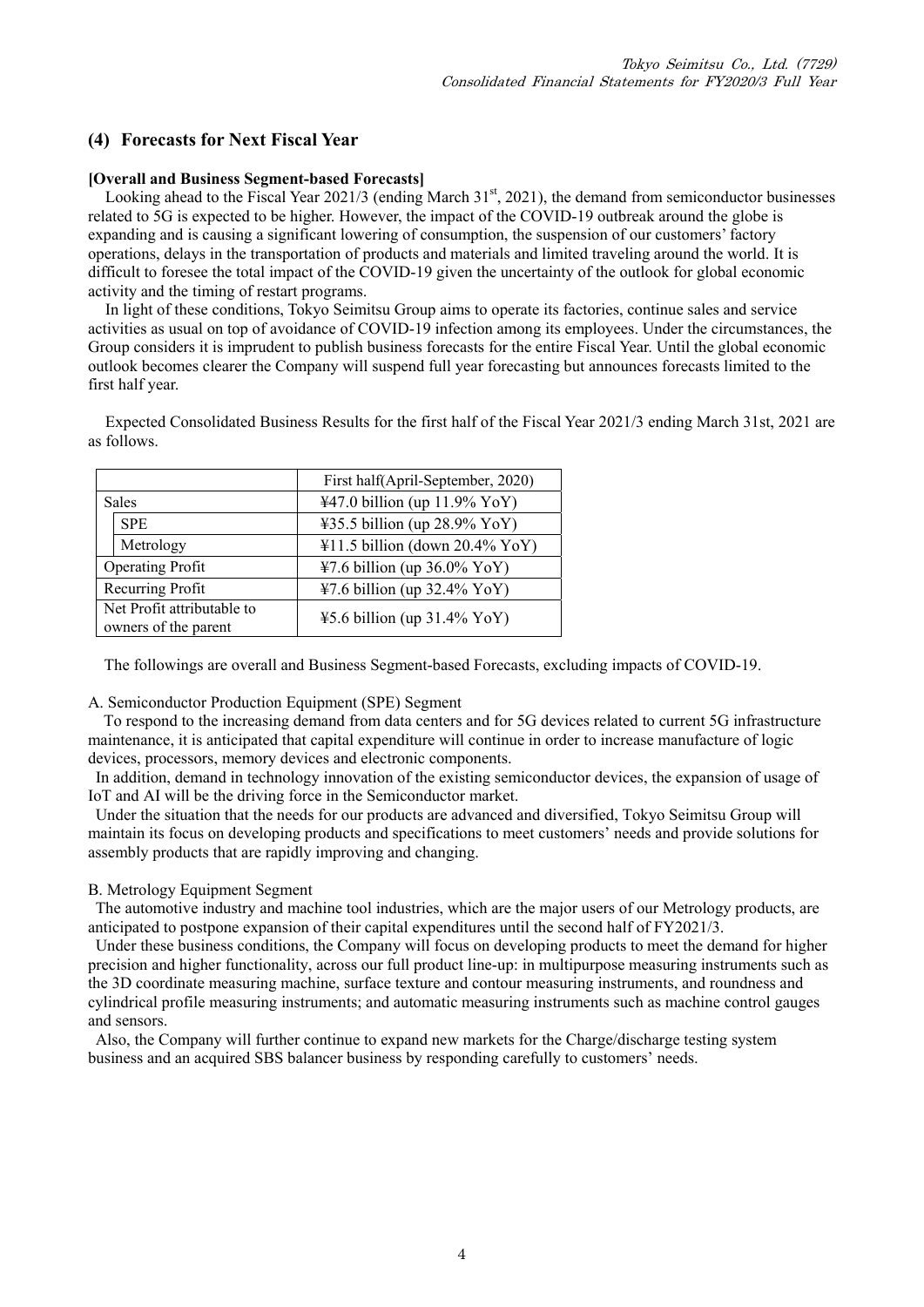### **(5) Policy for Profit Distribution and Dividends for Fiscal Year 2020/3 and 2021/3**

Tokyo Seimitsu management is committed to enhancing its corporate value and constantly distributing profits to shareholders through a business model of providing World's No. 1 products based on state-of-the-art technologies in the SPE market and the Metrology Equipment market. The Company determines distribution of its profits in line with its policy for profit distribution to shareholders, outlined below.

For FY2020/3, although net profit decreased due to various factors including an extraordinary loss (an impairment loss) for the existing building at our Hino Plant, the company ratified to set a consolidated dividend payout ratio of 35% EXCLUDING the one-off impact of this accounting loss, therefore the Company has committed to maintain the  $\text{\textsterling}38$  per share year-end dividend as previously announced on February 14<sup>th</sup>, 2020. Consequently, including the interim dividend (¥38 per share) already paid on December  $10^{th}$  2019, dividend payments in the FY2020/3 will total ¥76 per share.

Looking ahead to FY2021/3, the Company will announce forecasts for interim and year-end dividends when it is possible to firmly do so as the depth of the impact of current economic uncertainties become clearer.

*< Policy for Profit Distribution to the Shareholders >* 

*The Company considers maintaining a core policy regarding the distribution of profits linked to the business performance of the Company and aims to pay stable dividends targeting a consolidated dividend payout ratio of 35%. Also, considering the aim to provide stable and continuous dividend payments, the Company deems to maintain an annual dividend of ¥20 per share regardless of consolidated profits of the Company. However, it is at the discretion of the Board to review this basic policy if the Company experiences losses in two consecutive years.* 

*The Company's normal operating procedure is to pay a dividend twice a year. The shareholders' meeting determines the year-end dividend and the Company's Board of Directors decides the interim dividend.* 

*Retained earnings will be used effectively for the research and development and capital investment that are necessary for growing existing businesses and improving our competitiveness, strength and optimization of production and sales activities, expansion of overseas sales, sophistication of information security systems, new business development, and M&A investment. Also, since our product lines are greatly impacted by economic fluctuations, the Company considers it important to strengthen our financial position and prepare for possible economic downturns.* 

*The Company's acquisition of its own outstanding stock is one of the returns that supplement its dividends from retained earnings. The Company will analyze its cash flows and retained earnings before undertaking stock acquisition.* 

### **2. Management Policy**

### **(1) Core Policy**

- (i). As a manufacturer of SPE and precision Metrology instruments, The Group has consistently focused on developing state-of-the-art products that contribute to improving our customers' productivity and on providing good customer support. While meeting the commitments that are the requirements of a growing company; Occupational Health and Safety, Quality Control, Environmental Sustainability, and employment equity, The Group will contribute to society including customers, shareholders, employees and regional/international society through developing/supplying innovative SPE and Metrology Equipment.
- (ii). The Group's philosophy is "Growing together with partners and customers by collaborating technology, knowledge and information to create the world's No.1 products.", and the Group has adopted as a corporate motto "Win-Win Relationships Create the World's No. 1 Products." and a corporate brand "ACCRETECH". The Group is striving to establish a structure that is capable of creating world-leading products. To do this, we apply the core technologies we have developed, and build cooperative Win-Win relationships with domestic and overseas companies and individuals that share the common goal of creating the world's best products. Behind all our efforts is the goal of being a truly global company.
- (iii) Tokyo Seimitsu implements an internal company system under which the entire company has been divided into three internal companies – the Semiconductor Company, the Metrology Company and the Administration Company and an executive officer system. These internal companies, as fully functioning organizations with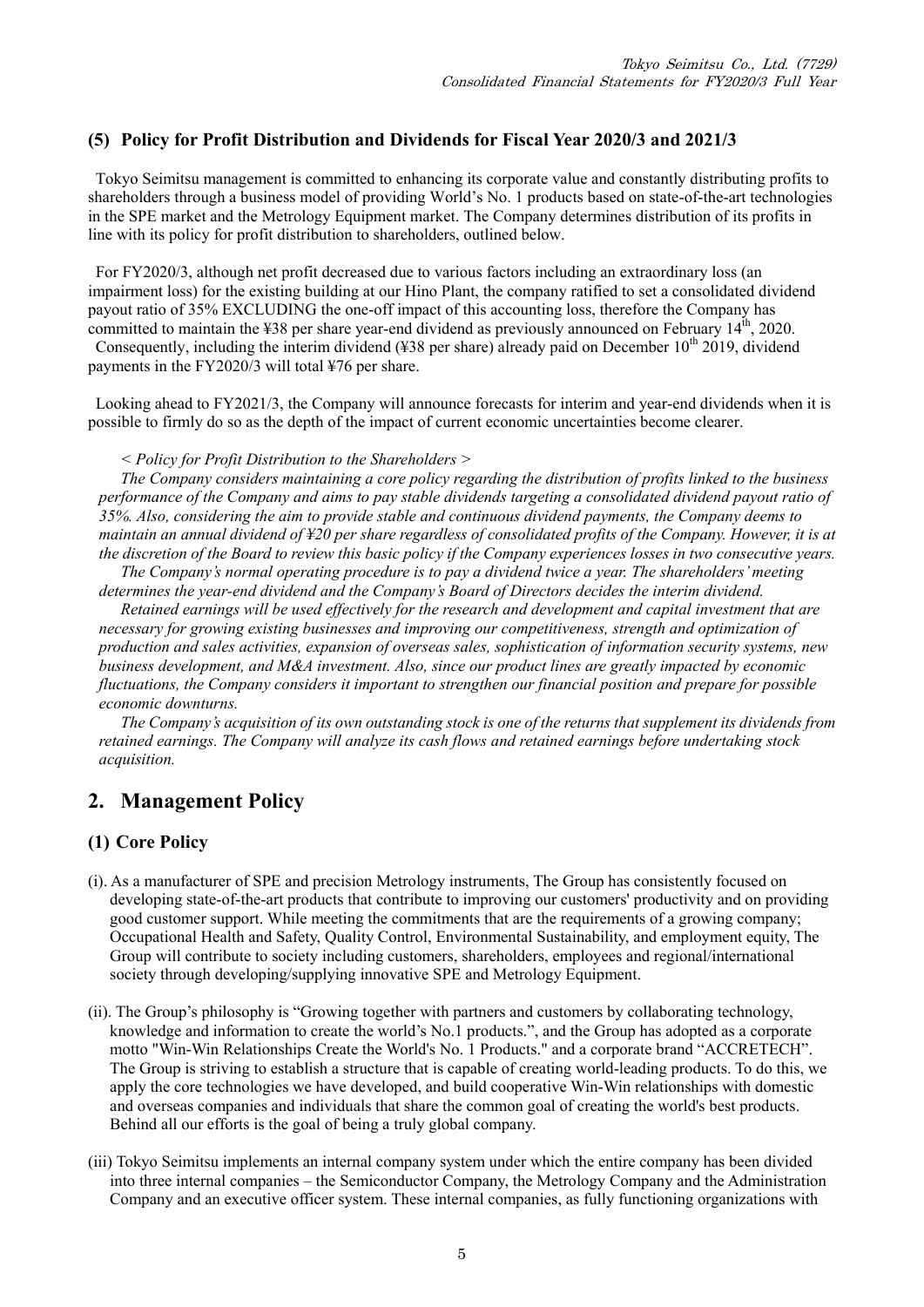appropriate responsibilities and authority, are positioned to improve the level of customer satisfaction and business performance by responding to each customer more flexibly and promptly.

### **(2) Key Management Indicators**

Under a business environment that requires high levels of technological innovation with high speed, the Group aims to establish higher profitability and structural efficiency by providing world No.1 products with advanced technology into growing markets, and continuously improve capital efficiency by effectively using funds for investment for growth. The Group aims to maintain a business structure with at least 10% ROE as a long-term target to underpin sustainable growth in earnings per share and corporate value.

In the medium-term, the consolidated operating profit target that rolls over every three years is shared within the Tokyo Seimitsu Group, and the Company continues to adopt a Plan-Do-Check-Action management approach.

### **(3) Medium- to Long-term Management Strategies and Issues**

- (i). The Group has promoted, with advanced technology, further quality improvement and product innovation that establishes a profitable operational structure to continuously provide world' No.1 products. These efforts have obtained reliable results after several years. The Group will further be engaged in expanding its business by taking advantage of its solid company structure.
- (ii) Company management believes that increasing corporate value and sustainable profit distribution remains a key indicator of business success and thorough business growth.
- (iii). The Group holds that corporate governance is essential to improve corporate value and to conduct fair and transparent business activities as a global corporate citizen, and has established a "Core policy for corporate governance."
	- 1. The Board of Directors strives to properly perform its roles and responsibilities to make transparent, fair, timely and committed decisions.
	- 2. The Group respects the rights of shareholders and ensures the equality of shareholders.
	- 3. The Group strives to have constructive dialogue with shareholders on investment policy that considers mid to long-term returns for shareholders.
	- 4. The Group strives to maintain appropriate collaboration with stakeholders other than shareholders.
	- 5. The Group strives to ensure proper information disclosure and transparency.
- (iv). Since the Sales organization has been fully localized and the Group's overseas sales have exceeded domestic sales, the Group has also commenced local manufacturing such as in China and Thailand. With this continuing outlook, the Group will optimize management organization for its global operations through actions such as hiring local management executives, establishing localized supply chains, and standardizing management information flows to and from Head office.

### **3. Selection of Accounting Standards**

In consideration of ease of comparing business results over several periods and/or against other enterprises, Tokyo Seimitsu plans to continue adopting Japan GAAP accounting conventions for presentation of its Consolidated Financial Statements.

The Company will actively review the adoption of International Financial Reporting Standards (IFRS), in light of changes that may emerge from convergence to Japan GAAP, and revisions to IFRS itself.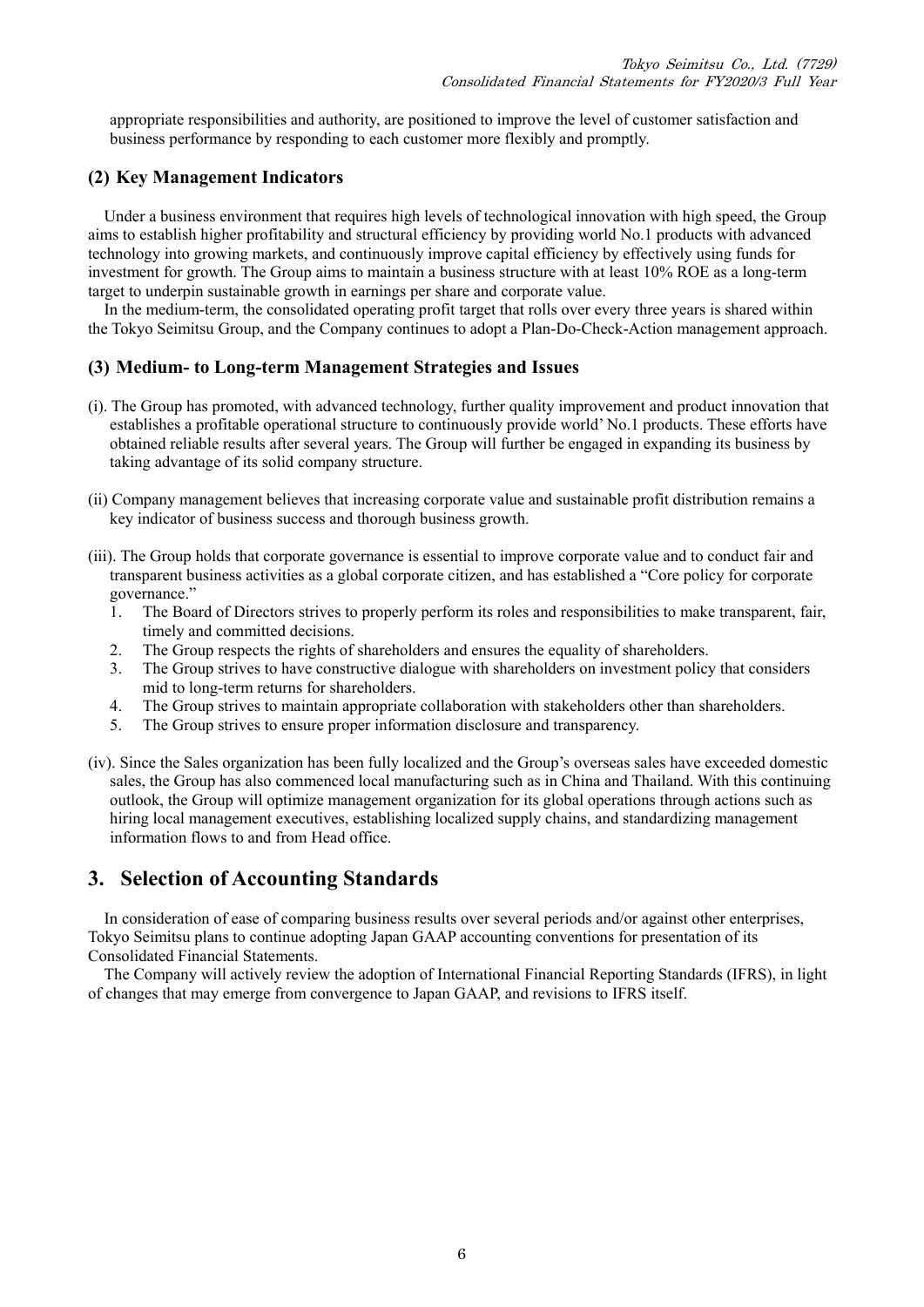# **4. Consolidated Financial Statements and Notes**

## **(1) Consolidated Balance Sheet**

|                                         |                                   | (Millions of Yen)                           |
|-----------------------------------------|-----------------------------------|---------------------------------------------|
|                                         | FY2019/3<br>(March $31st$ , 2019) | FY2020/3<br>(March 31 <sup>st</sup> , 2020) |
| <b>ASSETS</b>                           |                                   |                                             |
| <b>Current Assets</b>                   |                                   |                                             |
| Cash and cash equivalents               | 41,518                            | 34,640                                      |
| Notes and accounts receivable           | 29,230                            | 24,279                                      |
| Electronically recorded monetary claims | 6,915                             | 5,353                                       |
| Merchandise and finished goods          | 1,830                             | 2,344                                       |
| Work in progress                        | 19,999                            | 20,120                                      |
| Raw materials and supplies              | 8,165                             | 7,687                                       |
| Others                                  | 2,510                             | 3,389                                       |
| Allowance for doubtful accounts         | $-75$                             | - 44                                        |
| Total current assets                    | 110,094                           | 97,711                                      |
| <b>Fixed Assets</b>                     |                                   |                                             |
| Tangible fixed assets                   |                                   |                                             |
| Building and structures                 | 28,180                            | 28,885                                      |
| Accumulated depreciation                | $-12,772$                         | $-14,848$                                   |
| Building and structures(net)            | 15,407                            | 14,037                                      |
| Machinery, equipment and vehicles       | 9,368                             | 10,031                                      |
| Accumulated depreciation                | $-7,626$                          | $-8,164$                                    |
| Machinery, equipment and vehicles (net) | 1,742                             | 1,866                                       |
| Equipment                               | 7,459                             | 7,995                                       |
| Accumulated depreciation                | $-4,967$                          | $-5,923$                                    |
| Equipment(net)                          | 2,492                             | 2,072                                       |
| Land                                    | 13,201                            | 14,055                                      |
| Lease assets                            | 130                               | 522                                         |
| Accumulated depreciation                | $-48$                             | $-211$                                      |
| Lease assets (net)                      | 81                                | 311                                         |
| Construction in process account         | 222                               | 2,246                                       |
| <b>Total Tangible Fixed Assets</b>      | 33,147                            | 34,589                                      |
| <b>Intangible Fixed Assets</b>          |                                   |                                             |
| Goodwill                                | 82                                | 263                                         |
| Lease assets                            | 29                                | 22                                          |
| Others                                  | 3,661                             | 4,260                                       |
| <b>Total Intangible Fixed Assets</b>    | 3,773                             | 4,546                                       |
| Investments and other assets            |                                   |                                             |
| Investment securities                   | 4,361                             | 3,279                                       |
| Long-term loans receivable              | 123                               | 119                                         |
| Net defined benefit assets              | 2,825                             | 2,579                                       |
| Differed tax assets                     | 2,473                             | 3,070                                       |
| Others                                  | 774                               | 593                                         |
| Allowance for doubtful accounts         | $-0$                              |                                             |
| Total Investments and other assets      | 10,557                            | 9,642                                       |
| <b>Total Fixed Assets</b>               | 47,478                            | 48,777                                      |
| <b>Total Assets</b>                     | 157,573                           | 146,549                                     |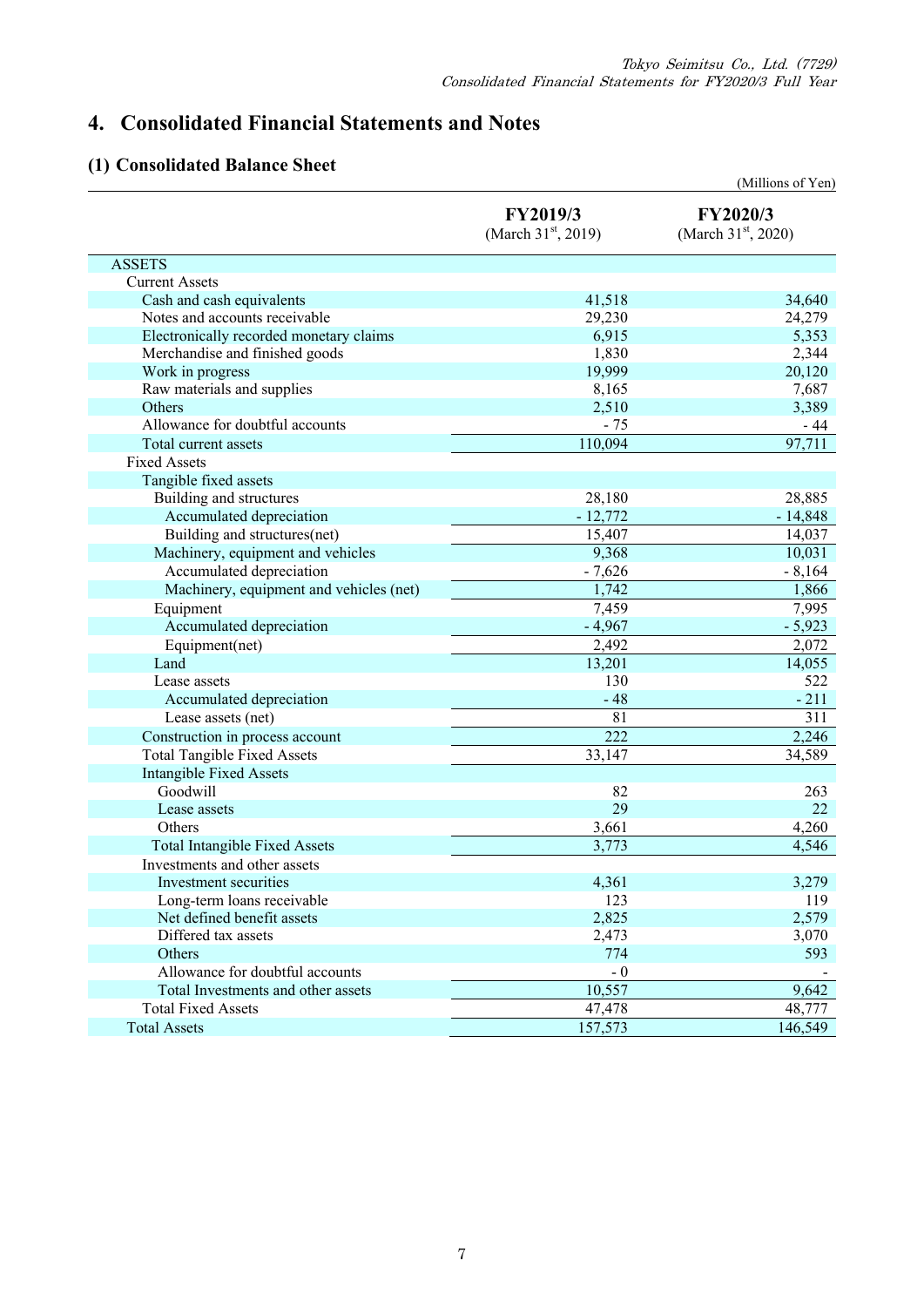Tokyo Seimitsu Co., Ltd. (7729) Consolidated Financial Statements for FY2020/3 Full Year

(Millions of Yen)

|                                               | FY2019/3<br>(March 31 <sup>st</sup> , 2019) | FY2020/3<br>(March 31 <sup>st</sup> , 2020) |
|-----------------------------------------------|---------------------------------------------|---------------------------------------------|
| <b>LIABILITIES</b>                            |                                             |                                             |
| <b>Current Liabilities</b>                    |                                             |                                             |
| Notes and accounts payable                    | 9,350                                       | 7,500                                       |
| Electronically recorded obligations-operating | 16,977                                      | 9,395                                       |
| Short-term debt                               | 1,300                                       | 1,300                                       |
| Current portion of long-term debt             | 2,000                                       | 2,000                                       |
| Lease liabilities                             | 32                                          | 110                                         |
| Income taxes payable                          | 3,519                                       | 593                                         |
| Reserves for bonus                            | 1,364                                       | 1,340                                       |
| Reserves for director's bonuses               | 10                                          | 6                                           |
| Others                                        | 6,392                                       | 6,771                                       |
| Total current liabilities                     | 40,948                                      | 29,017                                      |
| Long-term Liabilities                         |                                             |                                             |
| Long-term debt                                | 8,000                                       | 6,000                                       |
| Lease liabilities                             | 83                                          | 231                                         |
| Deferred tax liabilities                      | 7                                           | 7                                           |
| Allowance for director retirement benefits    | 53                                          | 60                                          |
| Net defined benefit liabilities               | 809                                         | 1,157                                       |
| Asset retirement obligations                  | 241                                         | 297                                         |
| Others                                        | 25                                          | 104                                         |
| Total long-term liabilities                   | 9,220                                       | 7,857                                       |
| <b>Total Liabilities</b>                      | 50,169                                      | 36,874                                      |
| <b>NET ASSETS</b>                             |                                             |                                             |
| Shareholder's Equity                          |                                             |                                             |
| Common stock                                  | 10,591                                      | 10,703                                      |
| Capital surplus                               | 21,608                                      | 21,721                                      |
| Retained earnings                             | 72,200                                      | 75,032                                      |
| Treasury stock                                | $-120$                                      | $-122$                                      |
| Total Shareholder's Equity                    | 104,280                                     | 107,334                                     |
| Accumulated other comprehensive income        |                                             |                                             |
| Holding gain or loss in investment            | 868                                         | 117                                         |
| Foreign currency translation adjustment       | 199                                         | 670                                         |
| Remeasurements of defined benefit plans       | 683                                         | 234                                         |
| Total accumulated other comprehensive income  | 1,751                                       | 1,022                                       |
| Share subscription rights                     | 784                                         | 770                                         |
| Non-controlling interests                     | 587                                         | 546                                         |
| <b>Total Net Assets</b>                       | 107,403                                     | 109,674                                     |
| <b>Total Liabilities and Net Assets</b>       | 157,573                                     | 146,549                                     |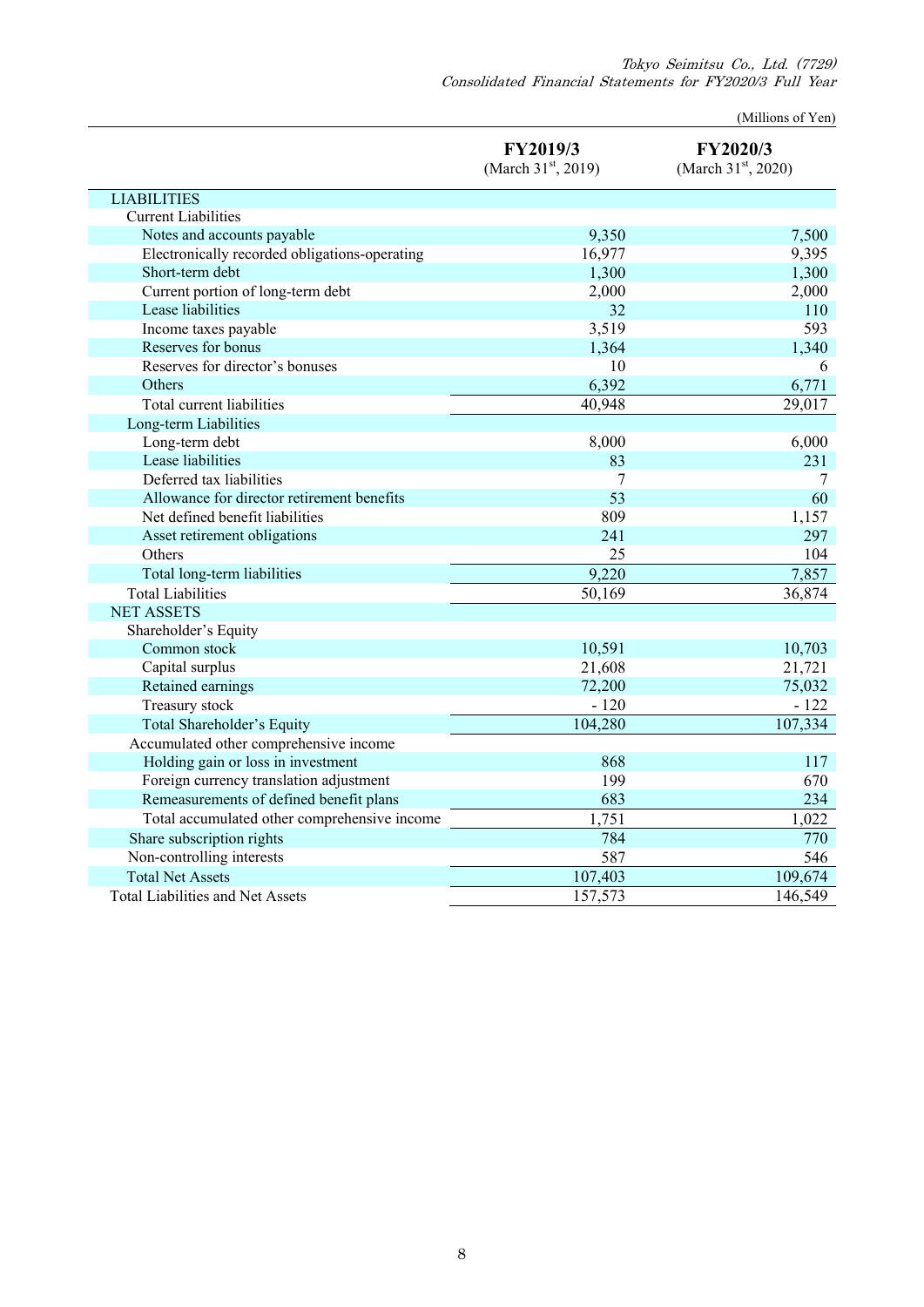| сонялишки энциппы от пісоніс                                 |                                                    | (Millions of Yen)                                                         |
|--------------------------------------------------------------|----------------------------------------------------|---------------------------------------------------------------------------|
|                                                              | FY2019/3<br>(April 1st, 2018-<br>March 31st, 2019) | FY2020/3<br>(April $1^{\rm st}$ , 2019-<br>March 31 <sup>st</sup> , 2020) |
| Net Sales                                                    | 101,520                                            | 87,927                                                                    |
| Cost of goods sold                                           | 60,430                                             | 53,452                                                                    |
| <b>Gross Profit on Sales</b>                                 | 41,090                                             | 34,474                                                                    |
| Selling, general and administrative expenses                 | 20,869                                             | 22,192                                                                    |
| Operating profit (loss)                                      | 20,221                                             | 12,282                                                                    |
| Non-operating income                                         |                                                    |                                                                           |
| Interest income                                              | 29                                                 | 30                                                                        |
| Dividend income                                              | 123                                                | 100                                                                       |
| Foreign exchange gains                                       | 385                                                |                                                                           |
| Subsidy income                                               | 73                                                 |                                                                           |
| Others                                                       | 75                                                 | 124                                                                       |
| Total Non-operating income                                   | 688                                                | 255                                                                       |
| Non-operating expenses                                       |                                                    |                                                                           |
| Interest expenses                                            | 43                                                 | 81                                                                        |
| Foreign exchange loss                                        |                                                    | 31                                                                        |
| Loss on disposal or sales of fixed assets                    | 48                                                 | 14                                                                        |
| Others                                                       | 13                                                 | 50                                                                        |
| Total Non-operating expenses                                 | 104                                                | $\overline{177}$                                                          |
| Recurring profit (loss)                                      | 20,805                                             | 12,360                                                                    |
| Extraordinary gains                                          |                                                    |                                                                           |
| Gain on sales of investment securities                       | 55                                                 | 55                                                                        |
| Gain on reversal of subscription rights to shares            | $\overline{2}$                                     | $\overline{2}$                                                            |
| Total Extraordinary gains                                    | 58                                                 | $\overline{57}$                                                           |
| Extraordinary losses                                         |                                                    |                                                                           |
| Loss on valuation of investment securities                   | 121                                                |                                                                           |
| Loss on valuation of shares of affiliates                    | 263                                                |                                                                           |
| Loss on valuation of investments in capital of<br>affiliates | 33                                                 |                                                                           |
| Impairment loss for fixed assets                             |                                                    | 1,652                                                                     |
| Extra retirement payments                                    |                                                    | 60                                                                        |
| Total extraordinary losses                                   | 419                                                | 1,712                                                                     |
| Profit (loss) before income taxes and minority<br>interests  | 20,443                                             | 10,705                                                                    |
| Income tax and other taxes                                   | 5,999                                              | 3,654                                                                     |
| Adjustment on income tax                                     | $-279$                                             | $-55$                                                                     |
| Total Income tax and others                                  | 5,719                                              | 3,598                                                                     |
| Profit (loss) before minority interests                      | 14,724                                             | 7,106                                                                     |
| Net Profit(loss) attributable to minority interests          | 58                                                 | $-49$                                                                     |
| Net Profit(loss) attributable to Owners of the Parent        | 14,665                                             | 7,156                                                                     |
|                                                              |                                                    |                                                                           |

### **(2) Consolidated Statements of Income, and Comprehensive Income (Consolidated Statements of Income)**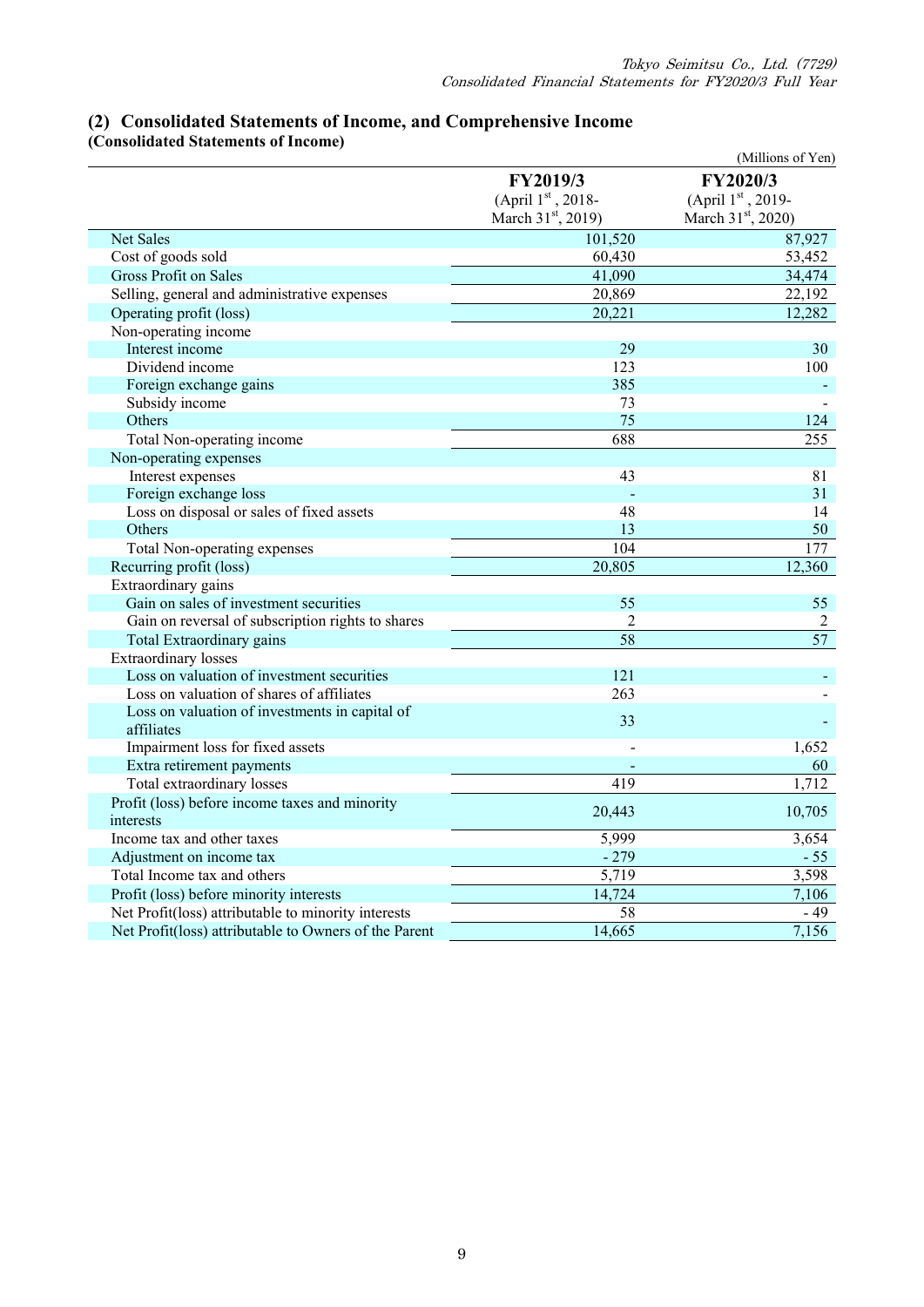### **(Consolidated Statements of Comprehensive Income)**

| TConsonuation Statements of Comprendisive Income/                 |                                | (Millions of Yen)              |
|-------------------------------------------------------------------|--------------------------------|--------------------------------|
|                                                                   | <b>FY2019/3</b>                | <b>FY2020/3</b>                |
|                                                                   | (April $1^{\rm st}$ , 2018-    | (April $1st$ , 2019-           |
|                                                                   | March 31 <sup>st</sup> , 2019) | March 31 <sup>st</sup> , 2020) |
| Profit (Loss) before minority interests                           | 14,724                         | 7,106                          |
| Accumulated other comprehensive income                            |                                |                                |
| Holding gain or loss in investment                                | $-696$                         | $-751$                         |
| Foreign currency translation adjustment                           | $-612$                         | 478                            |
| Remeasurements of defined benefit plans                           | $-1,174$                       | $-449$                         |
| Total accumulated other comprehensive income                      | $-2,483$                       | $-722$                         |
| Comprehensive Income                                              | 12,240                         | 6,384                          |
| (breakdown)                                                       |                                |                                |
| Comprehensive income attributable to owners of                    |                                |                                |
| the parent                                                        | 12,182                         | 6,426                          |
| Comprehensive income attributable to<br>non-controlling interests | 57                             | - 42                           |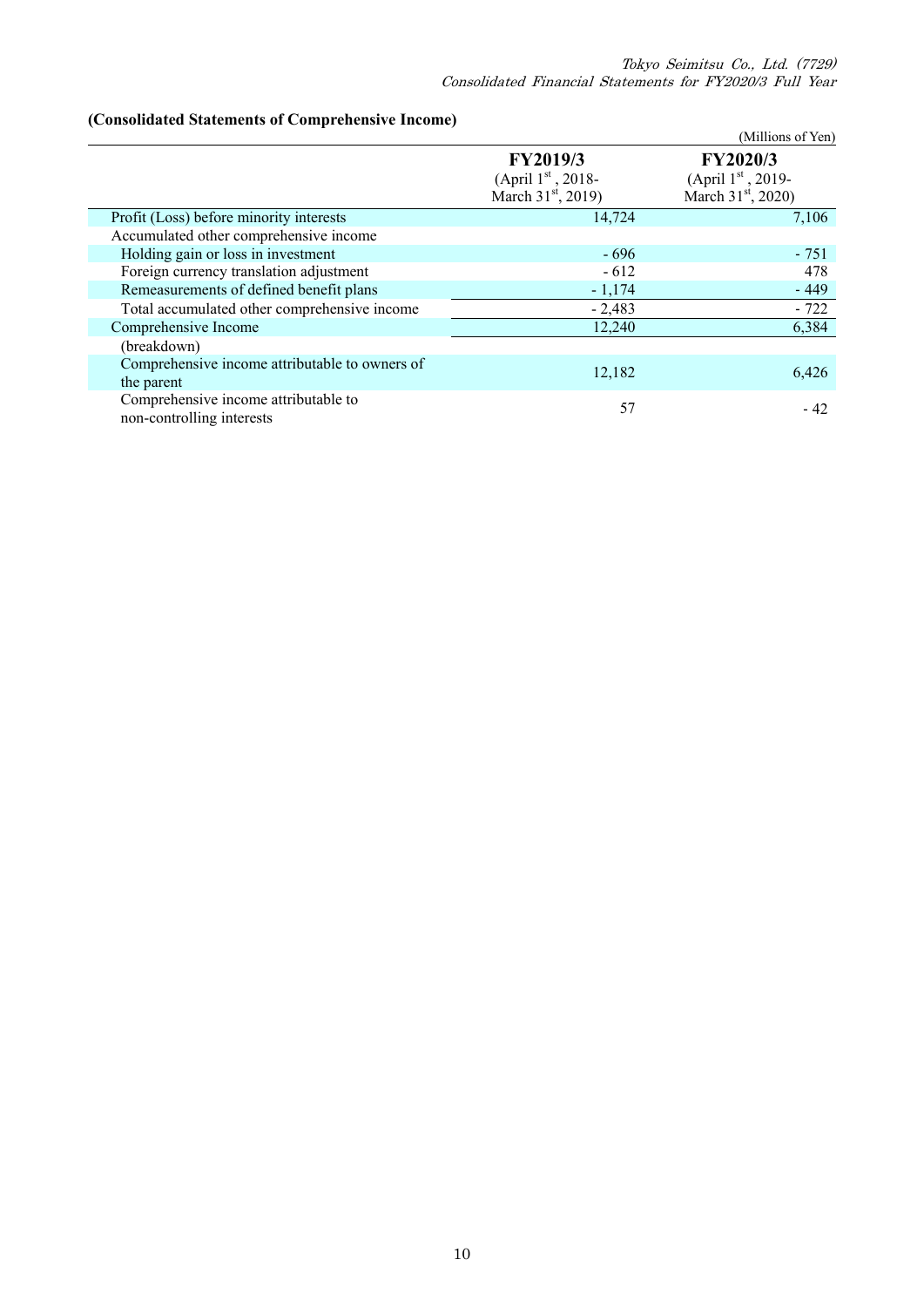### **(3) Consolidated Statements of Changes in Net Assets**

#### (Millions of Yen) Shareholder's equity Common stock Capital surplus Retained earnings Treasury reasury Total Shareholder's equity Balance as of Balance as of<br>previous fiscal year 10,561 21,579 62,105 - 118 94,128 Changes during the fiscal year Issue of new shares  $29 \mid 29 \mid 38 \mid 58$ Cash dividends paid  $-4,570$  -  $-4,570$ Net Profit (loss) attributable to Owners of the Parent 14,665 14,665 Purchases of<br>treasury stock  $\frac{1}{2}$  - 1  $\frac{1}{2}$  - 1  $\frac{1}{2}$  - 1  $\frac{1}{2}$  - 1  $\frac{1}{2}$  - 1 Changes of items other than shareholders' equity(net) Total changes during the fiscal  $\frac{10,004}{29}$  29  $\left[\begin{array}{cc} 29 & 29 \\ 29 & 29 \end{array}\right]$  10,094 - 1 10,152 Balance as of Expansion end of the fiscal year 10,591 10,591 21,608 72,200 - 120 104,280

### **FY 2019/3 (April 1st, 2018 – March 31st, 2019)**

|                                                              |                                             |                                                  | Accumulated other comprehensive income            |                                                           |                                |                       |                     |
|--------------------------------------------------------------|---------------------------------------------|--------------------------------------------------|---------------------------------------------------|-----------------------------------------------------------|--------------------------------|-----------------------|---------------------|
|                                                              | Holding<br>gain or loss<br>in<br>investment | Foreign<br>currency<br>translation<br>adjustment | Remeasure<br>ments<br>of defined<br>benefit plans | Total<br>accumulated<br>other<br>comprehensi<br>ve income | Share<br>Subsription<br>Rights | Minitory<br>Interests | Total<br>Net Assets |
| Balance as of<br>previous fiscal year                        | 1,564                                       | 811                                              | 1,858                                             | 4,234                                                     | 623                            | 368                   | 99,354              |
| Changes during<br>the fiscal year                            |                                             |                                                  |                                                   |                                                           |                                |                       |                     |
| Issue of new shares                                          |                                             |                                                  |                                                   |                                                           |                                |                       | 58                  |
| Cash dividends paid                                          |                                             |                                                  |                                                   |                                                           |                                |                       | $-4,570$            |
| Net Profit (loss)<br>attributable to Owners of<br>the Parent |                                             |                                                  |                                                   |                                                           |                                |                       | 14,665              |
| Purchases of<br>treasury stock                               |                                             |                                                  |                                                   |                                                           |                                |                       | $-1$                |
| Changes of items<br>other than Shareholders'<br>equity(net)  | $-696$                                      | $-611$                                           | $-1,174$                                          | $-2,482$                                                  | 160                            | 219                   | $-2,102$            |
| Total changes during the fiscal<br>year                      | $-696$                                      | $-611$                                           | $-1,174$                                          | $-2,482$                                                  | 160                            | 219                   | 8,049               |
| Balance as of<br>end of the fiscal year                      | 868                                         | 199                                              | 683                                               | 1,751                                                     | 784                            | 587                   | 107,403             |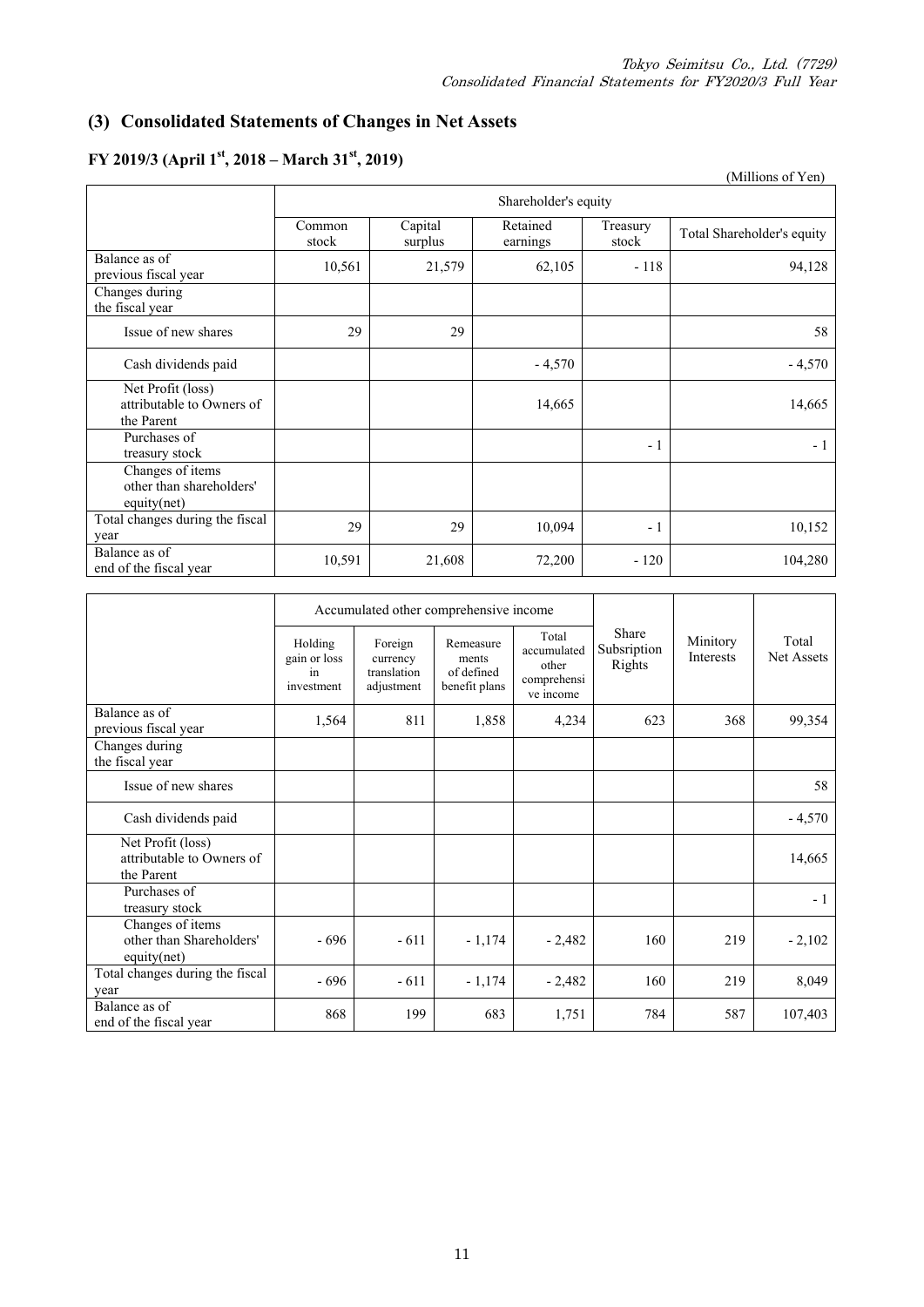# **FY 2020/3 (April 1st, 2019 – March 31st, 2020)**

|                                                              |                      |                    |                      |                   | (Millions of Yen)          |  |  |
|--------------------------------------------------------------|----------------------|--------------------|----------------------|-------------------|----------------------------|--|--|
|                                                              | Shareholder's equity |                    |                      |                   |                            |  |  |
|                                                              | Common<br>stock      | Capital<br>surplus | Retained<br>earnings | Treasury<br>stock | Total Shareholder's equity |  |  |
| Balance as of<br>previous fiscal year                        | 10,591               | 21,608             | 72,200               | $-120$            | 104,280                    |  |  |
| Changes during<br>the fiscal year                            |                      |                    |                      |                   |                            |  |  |
| Issue of new shares                                          | 112                  | 112                |                      |                   | 224                        |  |  |
| Cash dividends paid                                          |                      |                    | $-4,325$             |                   | $-4,325$                   |  |  |
| Net Profit (loss)<br>attributable to Owners of<br>the Parent |                      |                    | 7,156                |                   | 7,156                      |  |  |
| Purchases of<br>treasury stock                               |                      |                    |                      | $-1$              | $-1$                       |  |  |
| Changes of items<br>other than shareholders'<br>equity(net)  |                      |                    |                      |                   |                            |  |  |
| Total changes during the fiscal<br>year                      | 112                  | 112                | 2,831                | $-1$              | 3,054                      |  |  |
| Balance as of<br>end of the fiscal year                      | 10,703               | 21,721             | 75,032               | $-122$            | 107,334                    |  |  |

|                                                              |                                             |                                                  | Accumulated other comprehensive income            |                                                           |                                |                              |                     |
|--------------------------------------------------------------|---------------------------------------------|--------------------------------------------------|---------------------------------------------------|-----------------------------------------------------------|--------------------------------|------------------------------|---------------------|
|                                                              | Holding<br>gain or loss<br>in<br>investment | Foreign<br>currency<br>translation<br>adjustment | Remeasure<br>ments<br>of defined<br>benefit plans | Total<br>accumulated<br>other<br>comprehensi<br>ve income | Share<br>Subsription<br>Rights | Minitory<br><b>Interests</b> | Total<br>Net Assets |
| Balance as of<br>previous fiscal year                        | 868                                         | 199                                              | 683                                               | 1,751                                                     | 781                            | 587                          | 107,403             |
| Changes during<br>the fiscal year                            |                                             |                                                  |                                                   |                                                           |                                |                              |                     |
| Issue of new shares                                          |                                             |                                                  |                                                   |                                                           |                                |                              | 224                 |
| Cash dividends paid                                          |                                             |                                                  |                                                   |                                                           |                                |                              | $-4,325$            |
| Net Profit (loss)<br>attributable to Owners of<br>the Parent |                                             |                                                  |                                                   |                                                           |                                |                              | 7,156               |
| Purchases of<br>treasury stock                               |                                             |                                                  |                                                   |                                                           |                                |                              | $-1$                |
| Changes of items<br>other than Shareholders'<br>equity(net)  | $-751$                                      | 471                                              | - 449                                             | $-729$                                                    | $-13$                          | $-40$                        | $-783$              |
| Total changes during the fiscal<br>year                      | $-751$                                      | 471                                              | $-449$                                            | $-729$                                                    | $-13$                          | $-40$                        | 2,270               |
| Balance as of<br>end of the fiscal year                      | 117                                         | 670                                              | 234                                               | 1,022                                                     | 770                            | 546                          | 109,674             |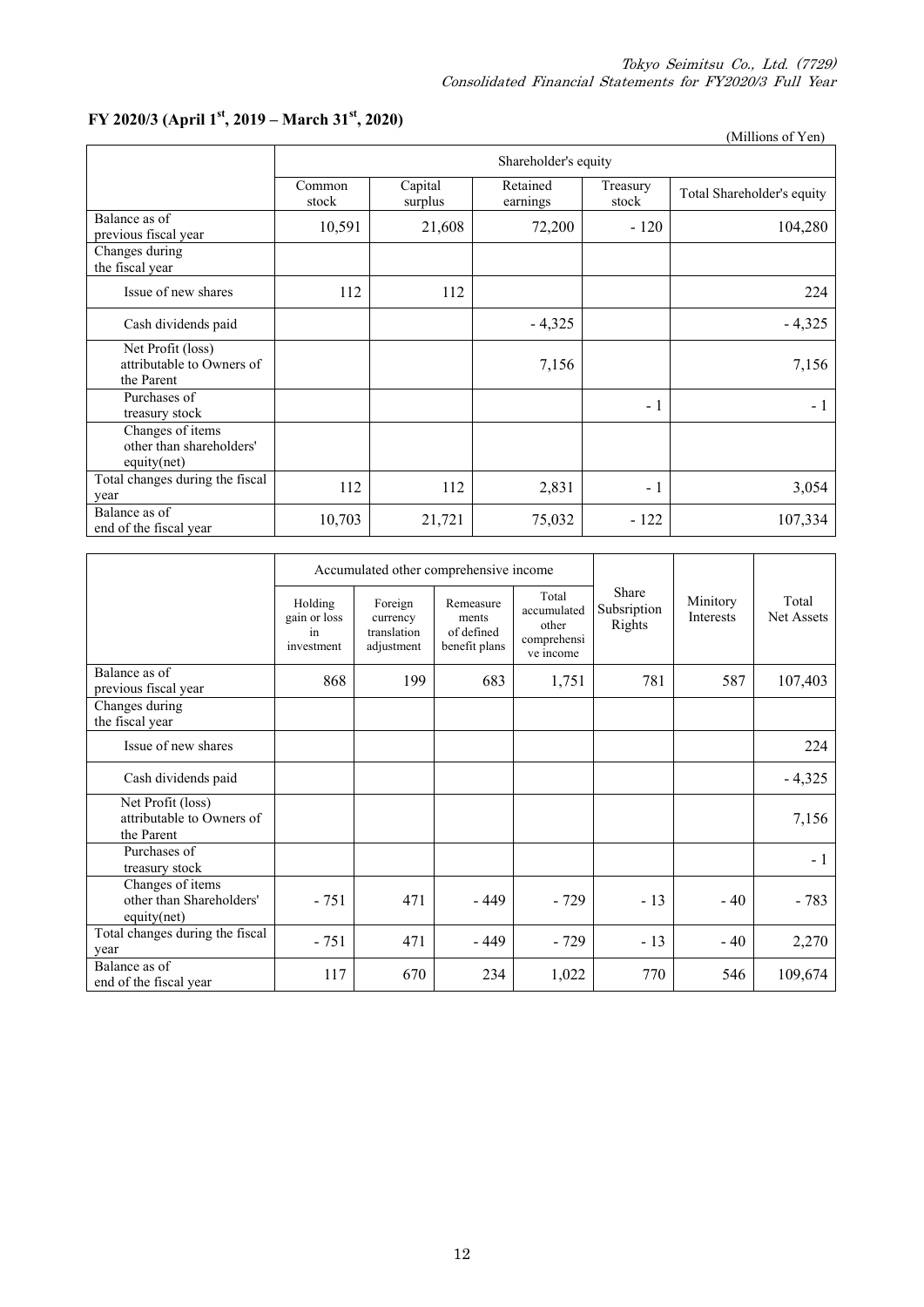# **(4) Consolidated Statements of Cash Flows**

(Millions of Yen)

|                                                              | <b>FY2019/3</b><br>(April 1st, 2018-<br>March $31st$ , 2019) | <b>FY2020/3</b><br>(April 1st, 2019-<br>March 31 <sup>st</sup> , 2020) |
|--------------------------------------------------------------|--------------------------------------------------------------|------------------------------------------------------------------------|
| Cash flows from operating activities:                        |                                                              |                                                                        |
| Profit(loss) before income taxes and minority interests      | 20,443                                                       | 10,705                                                                 |
| Depreciation                                                 | 2,655                                                        | 3,450                                                                  |
| Amortization of goodwill                                     | 226                                                          | 41                                                                     |
| Stock related expense                                        | 175                                                          | 135                                                                    |
| Change in allowance for employee retirement benefits         | $-31$                                                        | 334                                                                    |
| (-:decrease)                                                 |                                                              |                                                                        |
| Change in allowance for director retirement benefits         | $-96$                                                        | 6                                                                      |
| (-:decrease)                                                 |                                                              |                                                                        |
| Change in allowance for doubtful accounts (-: decrease)      | $-65$                                                        | $-31$                                                                  |
| Interest and dividend income                                 | $-153$                                                       | $-130$                                                                 |
| Interest expense                                             | 43                                                           | 81                                                                     |
| Gain(loss) on sales of investment securities (-: gain)       | $-55$                                                        | $-55$                                                                  |
| Gain(loss) on revaluation of investment securities (-: gain) | 121                                                          |                                                                        |
| Loss on valuation of shares of affiliated company            | 263                                                          |                                                                        |
| Loss on valuation of investments in capital of affiliates    | 33                                                           |                                                                        |
| Impairment loss for fixed assets                             |                                                              | 1,652                                                                  |
| Extra retirement payments                                    |                                                              | 60                                                                     |
| Change in trade notes and accounts receivable (-: increase)  | $-2,031$                                                     | 6,598                                                                  |
| Change in inventories (-: increase)                          | $-7,891$                                                     | $-171$                                                                 |
| Change in trade notes and accounts payable(-: decrease)      | 4,273                                                        | $-9,347$                                                               |
| Others                                                       | 662                                                          | $-742$                                                                 |
| Subtotal                                                     | 18,575                                                       | 12,587                                                                 |
| Proceeds from interest and dividend income                   | 153                                                          | 130                                                                    |
| Payment of interest                                          | $-27$                                                        | $-84$                                                                  |
| Payment/Refund of income taxes (-: payment)                  | $-5,769$                                                     | $-6,668$                                                               |
| Net cash provided by (used in) operating activities          | 12,932                                                       | 5,965                                                                  |
| Cash flows from investing activities:                        |                                                              |                                                                        |
| Payment for time deposits                                    | $-336$                                                       | $-133$                                                                 |
| Proceeds from time deposits                                  | 236                                                          | 308                                                                    |
| Payment for purchase of tangible fixed assets                | $-11,205$                                                    | $-4,433$                                                               |
| Proceeds from sales of tangible fixed assets                 | 17                                                           | 19                                                                     |
| Payment for purchase of intangible fixed assets              | $-1,751$                                                     | $-442$                                                                 |
| Payment for purchase of investment securities                | $-154$                                                       | $-99$                                                                  |
| Proceeds from sales of investment securities                 | 118                                                          | 357                                                                    |
| Payment for purchase of shares of subsidiary company         | $-559$                                                       |                                                                        |
| Payment for purchase of shares of affiliated company         |                                                              | $-217$                                                                 |
| Payment for purchase of investments in capital of affiliates | $-10$                                                        | $-31$                                                                  |
| Payments for transfer of business                            |                                                              | $-1,208$                                                               |
| Payment for loans receivable                                 | $-33$                                                        |                                                                        |
| Proceeds from collection of loans receivable                 | 2                                                            | $\overline{2}$                                                         |
| Payments for lease deposits and guarantee deposits           | $-281$                                                       | $-247$                                                                 |
| Proceed from collection of lease deposits and guarantee      | 5                                                            | 8                                                                      |
| deposits                                                     |                                                              |                                                                        |
| Net cash provided by (used in) investing activities          | $-13,952$                                                    | $-6,116$                                                               |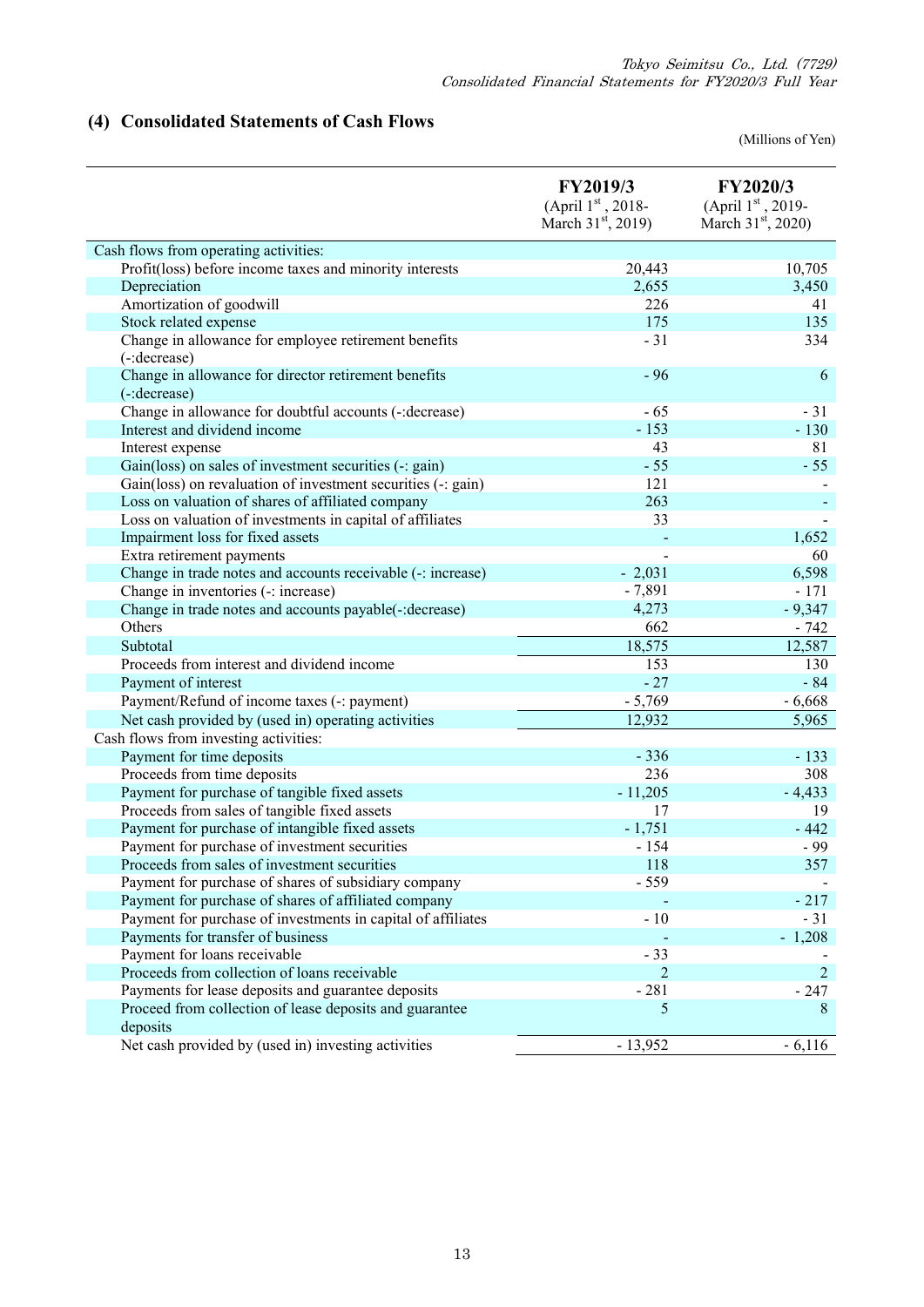Tokyo Seimitsu Co., Ltd. (7729) Consolidated Financial Statements for FY2020/3 Full Year

|                                                                  | FY2019/3                       | FY2020/3                       |
|------------------------------------------------------------------|--------------------------------|--------------------------------|
|                                                                  | (April $1st$ , 2018-           | (April 1st, 2019-              |
|                                                                  | March 31 <sup>st</sup> , 2019) | March 31 <sup>st</sup> , 2020) |
| Cash flows from financing activities:                            |                                |                                |
| Proceeds from long-term loans payable                            | 10,000                         |                                |
| Repayment of long-term debt                                      |                                | $-2,000$                       |
| Repayment of lease liability                                     | $-31$                          | $-127$                         |
| Proceeds from exercise of stock options                          | 46                             | 78                             |
| Dividend payments                                                | $-4,570$                       | $-4,325$                       |
| Others                                                           | - 1                            | $-1$                           |
| Net cash provided by (used in) financing activities              | 5,443                          | $-6,375$                       |
| Effect of exchange rate changes on cash and cash equivalents     | $-223$                         | $-159$                         |
| Net increase/decrease in cash and cash equivalents (-: decrease) | 4,200                          | $-6,685$                       |
| Cash and cash equivalents at beginning of year                   | 37,090                         | 41,290                         |
| Cash and cash equivalents at end of year                         | 41,290                         | 34,605                         |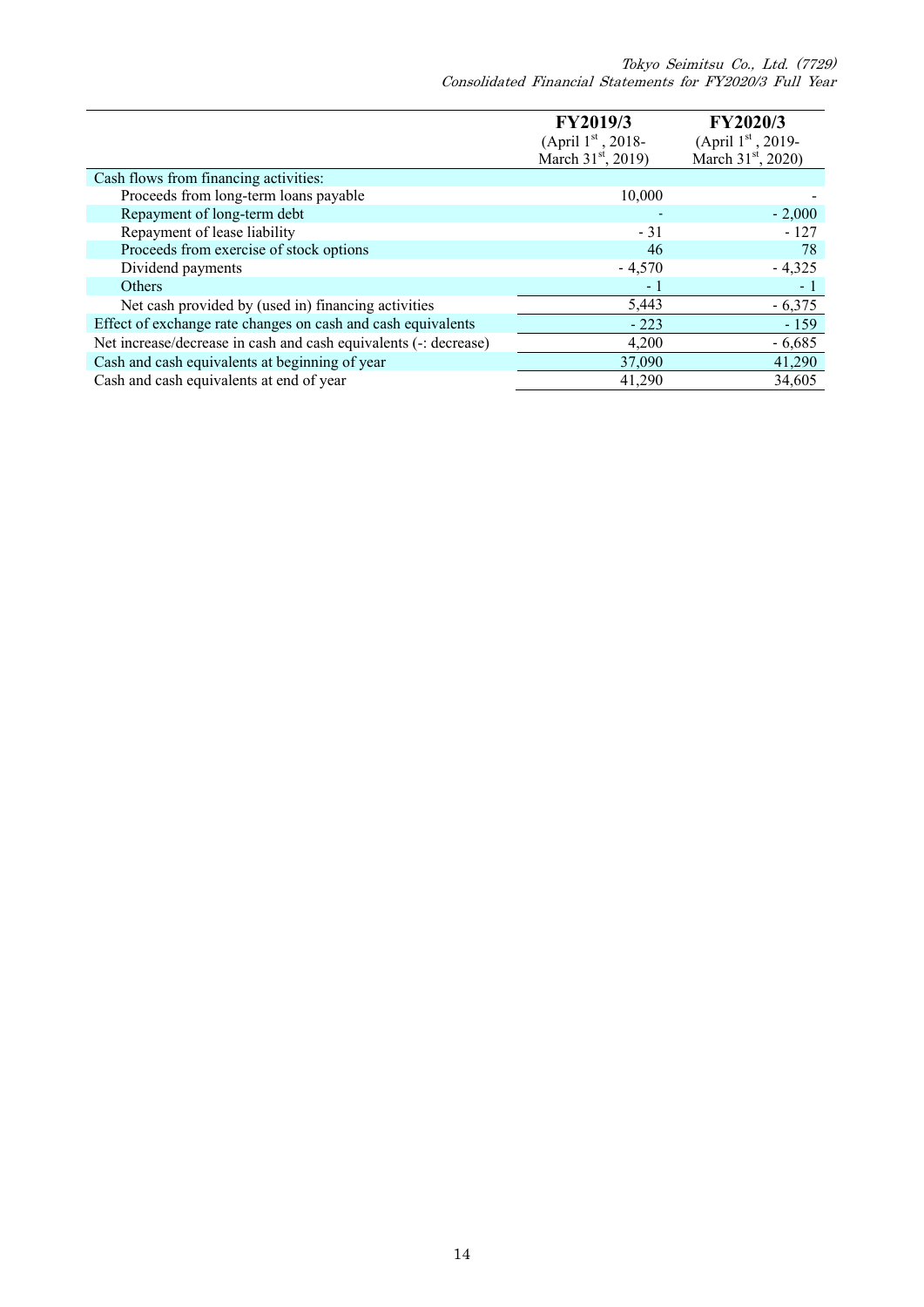### **(5) Notes**

#### **(Note on Assumptions for Going Concern)**

Not applicable.

### **(Changes in Accounting Principles)**

Change in measurement of Inventories

Upon the launch of the Company's new enterprise system from the beginning of the 1<sup>st</sup> quarter of FY2020/3 and considering appropriate evaluation of Inventories and Periodic Profit and Loss accounting, inventories (excluding Work in progress) of the Company previously stated at cost determined by the first-in/first-out method has been changed to a weighted average method.

Note that reevaluation of Inventories for the previous fiscal years and a retroactive impact calculation are practically unavailable, therefore, the book value of the inventory as at the end of the  $\overline{YY}2019/3$  has been applied as an opening amount for  $1<sup>st</sup>$  quarter of FY2020/3.

As a result, there is a minor impact to the Consolidated Financial Statement for FY2020/3.

#### Application of IFRS standard 16 Leases

 The subsidiary companies that apply International Financial Reporting Standards (hereinafter referred to as IFRS) apply IFRS standard 16 Leases (IFRS 16) from the beginning of the 1<sup>st</sup> quarter of FY2020/3. This requires that a lessee shall measure all assets and liabilities arising from a lease as assets or liabilities of the Balance Sheet. In addition, as transitional measures, a retroactive impact from applying IFRS 16 has been recognized at the beginning date of the fiscal term.

As a result, there is a minor impact to the Consolidated Financial Statement for FY2020/3.

#### **(Segment Information)**

#### **(i). Overview of reportable segments**

The reportable segments of the Company and consolidated subsidiaries are the business segments for which separate financial information can be obtained and are at the level where the Company's board of directors conducts periodic reviews leading to the allocation of resources and evaluation of business performance. The Company consists of internal companies known as the Semiconductor Company and the Metrology Company, and each company's products and services are managed under comprehensive strategies inside and outside of Japan.

Therefore, the Company defines "SPE" and "Metrology Equipment" as reportable segments based on the intercompany system and their outputs.

The "SPE" consists of manufacturing and sales of Assembly and Testing equipment to be applied to Semiconductor Manufacturing Processes and the "Metrology Equipment" consists of manufacturing and sales of precision measurement equipment such as 3D coordinate measuring machines, surface texture and contour measuring instruments.

#### **(ii). Method of calculation of sales, profit/loss, assets/liabilities and/or others in reportable segments**

The method of calculating segment results is mostly the same as applied to the consolidated financial statements. Therefore, segment profit is based on consolidated Operating Profit. Corporate assets are not allotted to each segment.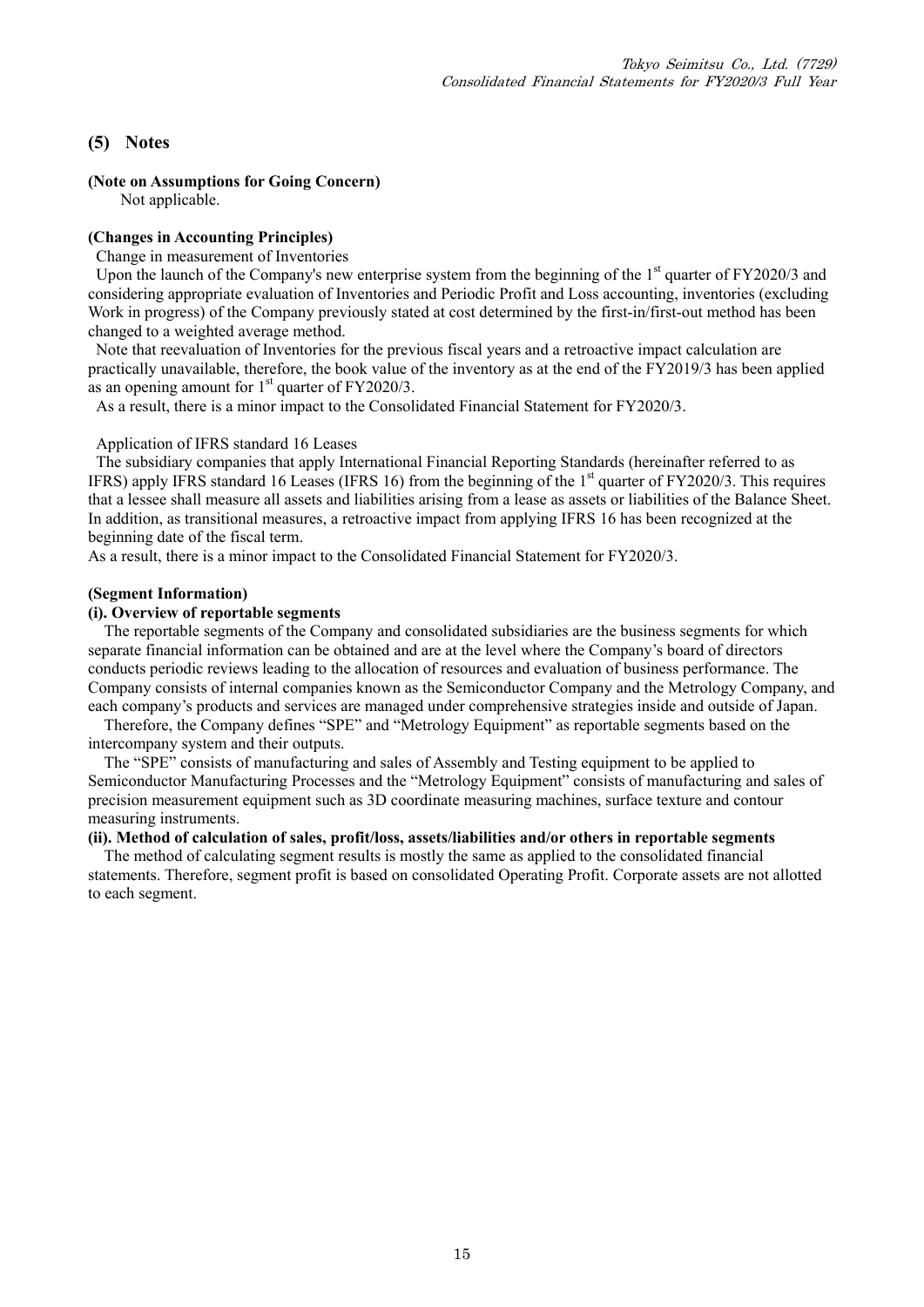### **(iii). Net sales, profit/loss assets/liabilities and/or others in reportable segments**

| FY2019/3 (April 1 <sup>st</sup> , 2018 – March 31 <sup>st</sup> , 2019)                                                         |                        | (Millions of yen)      |                        |                        |                        |
|---------------------------------------------------------------------------------------------------------------------------------|------------------------|------------------------|------------------------|------------------------|------------------------|
|                                                                                                                                 |                        | Reportable Segments    |                        |                        | Consolidated           |
|                                                                                                                                 | <b>SPE</b>             | Metrology<br>Equipment | Total                  | Adjustment<br>$\ast$ : | Total<br>$*2$          |
| Sales                                                                                                                           |                        |                        |                        |                        |                        |
| Sales to third party:                                                                                                           | 69,117                 | 32,403                 | 101,520                |                        | 101,520                |
| Intersegment sales to transfer                                                                                                  |                        |                        |                        |                        |                        |
| Total                                                                                                                           | 69,117                 | 32,403                 | 101,520                |                        | 101,520                |
| Segment Profit                                                                                                                  | 13,195                 | 7,025                  | 20,221                 |                        | 20,221                 |
| <b>Segment Assets</b>                                                                                                           | 104,498                | 52,278                 | 156,777                | 795                    | 157,573                |
| <b>Others</b><br>Depreciation and amortization<br>Amortization of goodwill<br>Increase in tangible / intangible Fixed<br>assets | 1,909<br>102<br>12,235 | 746<br>123<br>1,636    | 2,655<br>226<br>13,872 |                        | 2,655<br>226<br>13,872 |

**FY2020/3 (April 1<sup>st</sup>, 2019 – March 31<sup>st</sup>, 2020)** (Millions of yen) Reportable Segments<br>
Metrology<br>
The Lateral Adjustment \*1 Consolidated Total  $SPE$  Metrology Total  $*1$  Total  $*1$  Tota Equipment Total Sales Sales to third party: 56,198 31,728 87,927 - 87,927 Intersegment sales to transfer Total 56,198 31,728 87,927 - 87,927 Segment Profit 12,282 - 12,282 Segment Assets 99,393 46,350 145,743 805 146,549 Others Depreciation and amortization 2,450 1,000 3,450 - 3,450 Amortization of goodwill 39 1 41 - 41 Increase in tangible / intangible Fixed  $3,832$   $3,644$   $7,477$   $-$  7,566 assets  $-$  7,566

Notes \*1: Adjustment for corporate assets which are not allotted to the segments such as long-term investments (other investment securities).

\*2: Segment profit is same amount as Operating Profit stated in the Consolidated Financial Statements.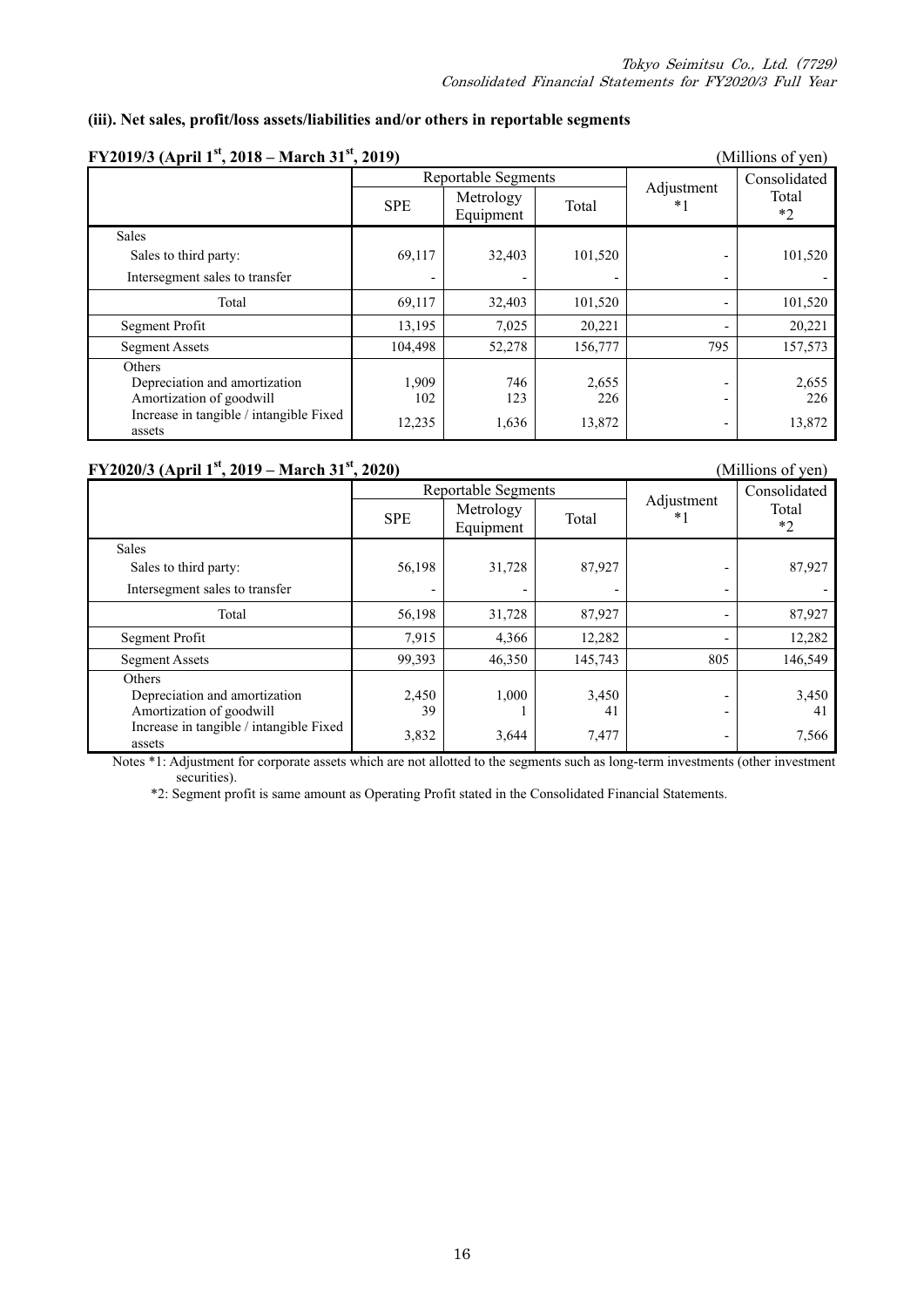### **(Per Share Information)**

| <b>FY2019/3</b><br>(April 1st, 2018 - March 31st, 2019) |          | <b>FY2020/3</b><br>(April $1^{st}$ , 2019 - March 31 <sup>st</sup> , 2020) |                                      |     |
|---------------------------------------------------------|----------|----------------------------------------------------------------------------|--------------------------------------|-----|
| Net assets per share                                    | 2,551.20 | yen                                                                        | 2,601.10<br>Net assets per share     | yen |
| Earnings per share                                      | 352.92   | yen                                                                        | Earnings per share<br>171.89         | yen |
| Diluted earnings per share                              | 350.23   | yen                                                                        | Diluted earnings per share<br>170.72 | yen |

### Notes 1: Bases for calculation of net assets per share are as follows.

| <b>Item</b>                                                                                                                                  | <b>FY2019/3</b><br>(March $31st$ , 2019) | <b>FY2020/3</b><br>(March $31st$ , 2020) |
|----------------------------------------------------------------------------------------------------------------------------------------------|------------------------------------------|------------------------------------------|
| Total net assets in consolidated balance sheet<br>(millions of yen)                                                                          | 107,403                                  | 109,674                                  |
| Amounts to be deducted from total net assets<br>(millions of yen)                                                                            | 1,371                                    | 1,317                                    |
| (Share subscription rights (millions of yen))                                                                                                | (784)                                    | (770)                                    |
| (Minority Interests(millions of yen))                                                                                                        | (587)                                    | (546)                                    |
| Net assets related to common stock as at the end<br>of Fiscal Year (millions of yen)                                                         | 106.031                                  | 108,357                                  |
| Number of outstanding shares that are bases for<br>calculation of net assets per share as at the end of<br>Fiscal Year (thousands of shares) | 41,561                                   | 41,658                                   |

Notes 2: Bases for calculation of earnings per share and diluted earnings per share are as follows.

| <b>Item</b>                                                                                                  | FY2019/3<br>(April 1st, 2018 -<br>March $31^{\rm st}$ , 2019)                                             | <b>FY2020/3</b><br>(April $1st$ , 2019 -<br>March $31st$ , 2020)            |
|--------------------------------------------------------------------------------------------------------------|-----------------------------------------------------------------------------------------------------------|-----------------------------------------------------------------------------|
| Earnings per Share                                                                                           |                                                                                                           |                                                                             |
| Net profit (loss) attributable to owners of the<br>parent (millions of yen)                                  | 14,665                                                                                                    | 7,156                                                                       |
| Amount not attributed to common shareholders<br>(millions of yen)                                            |                                                                                                           |                                                                             |
| Net profit (loss) attributable to owners of the<br>parent related to common stock (millions of<br>yen)       | 14,655                                                                                                    | 7,156                                                                       |
| Average number of shares of common stock<br>during the fiscal year<br>(thousands of shares)                  | 41,554                                                                                                    | 41,634                                                                      |
|                                                                                                              |                                                                                                           |                                                                             |
| Diluted earnings per share                                                                                   |                                                                                                           |                                                                             |
| Details of adjusted net profit<br>(millions of yen)                                                          |                                                                                                           |                                                                             |
| Increase in common stock<br>share subscription rights<br>(thousands of shares)                               | 318                                                                                                       | 286                                                                         |
| Shares excluded from the calculation of diluted<br>earnings per share due to the lack of dilutive<br>effects | Share Subscription rights<br>(Stock Option Type)(units)<br>The 14 <sup>th</sup><br>77<br>The $15th$<br>74 | Share Subscription rights<br>(Stock Option Type)(units)<br>The $15th$<br>74 |

### **(Significant subsequent events)**

Not applicable.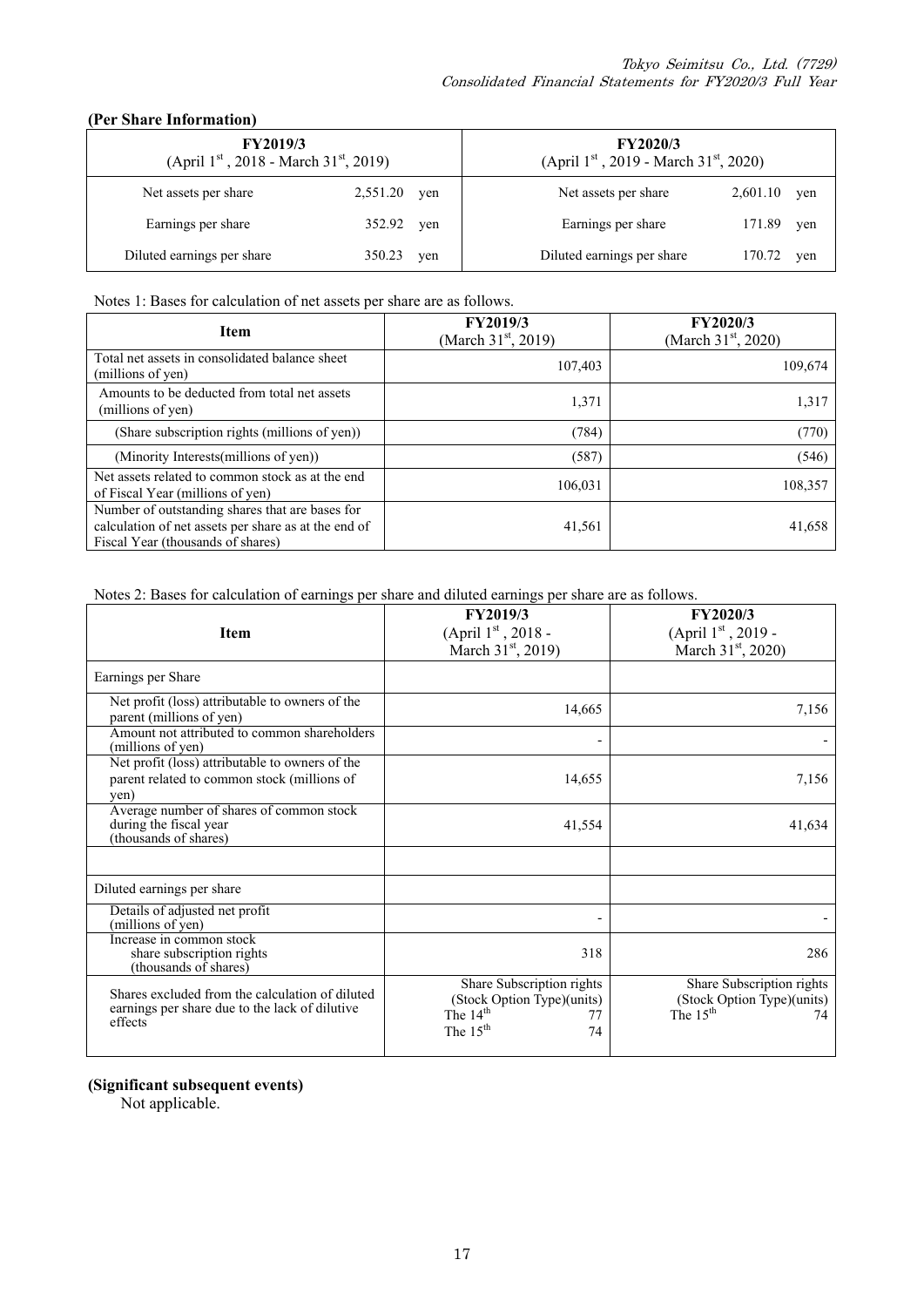# **5. Additional Information**

### **(1) Production, Orders and Sales**

| (i). Actual Production |                                                                                   | (Millions of yen)                                                                 |
|------------------------|-----------------------------------------------------------------------------------|-----------------------------------------------------------------------------------|
| Reportable Segment     | <b>FY2019/3</b><br>(April 1 <sup>st</sup> , 2018 - March 31 <sup>st</sup> , 2019) | <b>FY2020/3</b><br>(April 1 <sup>st</sup> , 2019 - March 31 <sup>st</sup> , 2020) |
| <b>SPE</b>             | 67.351                                                                            | 61,005                                                                            |
| Metrology Equipment    | 30,459                                                                            | 29,281                                                                            |
| Total                  | 97,811                                                                            | 90,287                                                                            |

Note: The above production results are based on the sales prices and are exclusive of consumption tax.

### **(ii). Actual Orders** (Millions of yen)

| Reportable Segment  | FY2019/3<br>(April 1 <sup>st</sup> , 2018 - March 31 <sup>st</sup> , 2019) |               | <b>FY2020/3</b><br>(April $1^{st}$ , 2019 - March 31 <sup>st</sup> , 2020) |               |
|---------------------|----------------------------------------------------------------------------|---------------|----------------------------------------------------------------------------|---------------|
|                     | Orders received                                                            | Order backlog | Orders received                                                            | Order backlog |
| <b>SPE</b>          | 65,335                                                                     | 27,670        | 57,709                                                                     | 29,182        |
| Metrology Equipment | 33,573                                                                     | 9,165         | 29,866                                                                     | 7,782         |
| Total               | 98,909                                                                     | 36,836        | 87,576                                                                     | 36,965        |

Note: The above amounts are exclusive of consumption tax.

#### **(iii). Actual Sales** (Millions of yen)

| Reportable Segment  | <b>FY2019/3</b><br>(April $1^{st}$ , 2018 - March $31^{st}$ , 2019) | <b>FY2020/3</b><br>(April $1st$ , 2019 - March 31 <sup>st</sup> , 2020) |
|---------------------|---------------------------------------------------------------------|-------------------------------------------------------------------------|
| <b>SPE</b>          | 69,117                                                              | 56,198                                                                  |
| Metrology Equipment | 32,403                                                              | 31,728                                                                  |
| Total               | 101,520                                                             | 87,927                                                                  |

Note: The above amounts are exclusive of consumption tax.